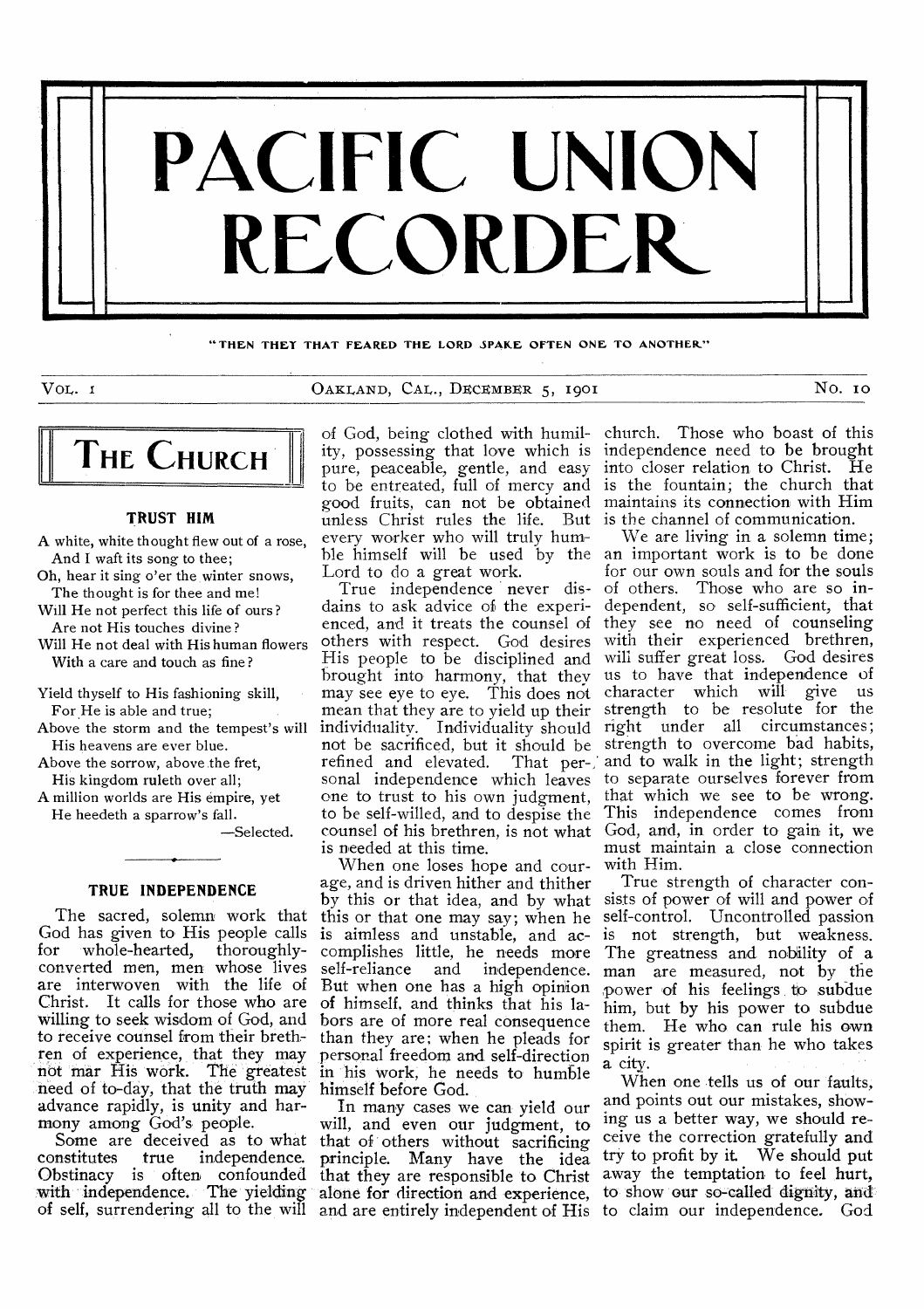will reward the humble. In due time he shall be exalted.

When we go to the Lord, and earnestly plead for wisdom; when we truly long for His guidance in mitted a great message. Numerall things, not wishing our own way, but earnestly desiring to walk in His way, then we are glad to advise with those of experience, those who desire to see us do good work for the Master. After we have earnestly sought the Lord for light, often our duty is made plain to us as we counsel with others. When we feel sure that we know the right way, and will listen to nothing unless it agrees with our ideas, we are in no condition to be shown the true path, and are in His people now He gives the same thority, but no power to make it danger of making mistakes.

different, not caring what we do, leaving this one or that one to lead us wherever his fancy may run. loud voice, Fear God, and give This is not humility. God desires us to seek Him for light, wisdom, and understanding. Let us keep Him that made heaven, and earth, our minds free from pride, that and the sea, and the fountains of infinite; the measure of the power He may lead. Let us be willing to look at things from all sides, and far-reaching message. It is to be sess who give His message is the let self drop out of sight. Let the given with a far-reaching voice to measure of the angels who bring first thought be, What will tell for earth's remotest bounds. the glory of God, and be of the greatest help to others?

work as a unit, all seeking the ad-own lives, who let the Spirit bring ing sin and selfishness, till we long vancement of the cause, and the their own heart face to face with to be rid of their hypnotic, deceitgood of one another. To see another prosper should give us joy. ment, face to face with the Judge as God sees it; longing to be rid When one of our number is used of all, and who find themselves in of it so deeply that we will die to let all rejoice. If self is dead, we but who find in the everlasting message of the gospel; accepting can rejoice when we feel that an-good tidings the balm of healing, other has a higher place than ours. But we often mistake as to what mightily give the message. To is the higher place. We do not view the matter as God views it. Those who are called to endure the hardest trials, to bear the heaviest burdens, to meet the greatest difficulties, are those whom God trusts. The Lord said of Paul, "I will show him how great things he must suffer for My name's sake." It is not the trials we make for ourselves, nor the persecution we bring upon us by our own course, that counts, but the trials and persecution we endure for Christ's sake. Mrs. E. G. White.

"The steps of a good man are not prove recreant to the trust. ordered by the Lord; and he delighteth in His way." Ps. 37:23.

# **WILL WE DISAPPOINT GOD**

# OUR WEEK OF PRAYER

To a small people God has comically the people are unworthy of notice. What is one in a thousand in this land of their beginning? What is one in twenty thousand among the hundreds of millions of earth? Surely they are a small people. More, then, is the demand for mighty power.

God does not desire us to be in-them that dwell on the earth, and The message is world-wide. "Go ye into all the world, and preach the gospel to every creature," said Jesus to the little band the earth." Authority and power! of the eleven tried ones. And to How many in the world have au-"everlasting gospel to preach unto to every nation, and kindred, and use it. But God gives both autongue, and people, saying with a thority and power to His servants; glory to Him; for the hour of His judgment is come; and worship waters." Surely it is a mighty, that He desires His people to pos-

The Lord desires His children to the judgment message in their mingled and intermingled; hat by the Lord to do a good work, themselves in all respects wanting, be released; believing the glad Only the tried ones will truly give it. Only those who know consecration; consecration, faith, His holy law, the rule of the judgthe cure for all the ills of sin, can<br>mightily give the message. To this experience and healing God calls every soul. The work of giving it to the lost He commits to every soul who receives it. To every person He gives his work, which he neglects not only at the risk of loss of other souls, but to the eternal peril of his own soul. To each soul God gives a part as truly and as important as though no other soul had place in the work. In safety to ourselves we may not shirk the burden. In love for dying souls we must not refuse to do the work. In loyalty to Him who died for us, we can

> "But we are not sufficient. We are too few in number, too poor in the closing days of 1901.

purse, too limited in education, too<br>unpopular with men." So say unpopular with men." the doubting ones. And from the human view all is true. But He who sends His messengers, His ambassadors, His ministers plenipotentiary, possesses the all-sufficiency, and to each one is it vouchsafed according to his need. "All authority," says the Master, "is given unto Me in heaven and in earth. Go ye therefore." "But ye shall receive power, after that the Holy Ghost is come upon you; and ye shall be witnesses unto Me . . . unto the uttermost part of effectual! How many have a kind of power, but with no authority to "strengthened with all might, according to His glorious power, unto all patience and long-suffering with joyfulness." God's supply is the great threefold burden.

What, then, is needed?—Faith, ful, destructive power; seeing sin cleansing, healing, restoring power; "giving thanks unto the Father, which hath made us meet to be partakers of the inheritance of the saints in light; who hath delivered us from the power of darkness, and hath translated us into the kingdom of the Son of His love; in whom we have redemption through His blood, the forgiveness of sin;" believing all this, knowing all this, then consecrate ourselves and-all that we have to His message and work; yielding to the great law of His life, and receiving of His life, that we may give it to others; receiving more, that we may impart more; using what He gives us, with only His glory in view—this "But we are not sufficient. We is what God asks of His people in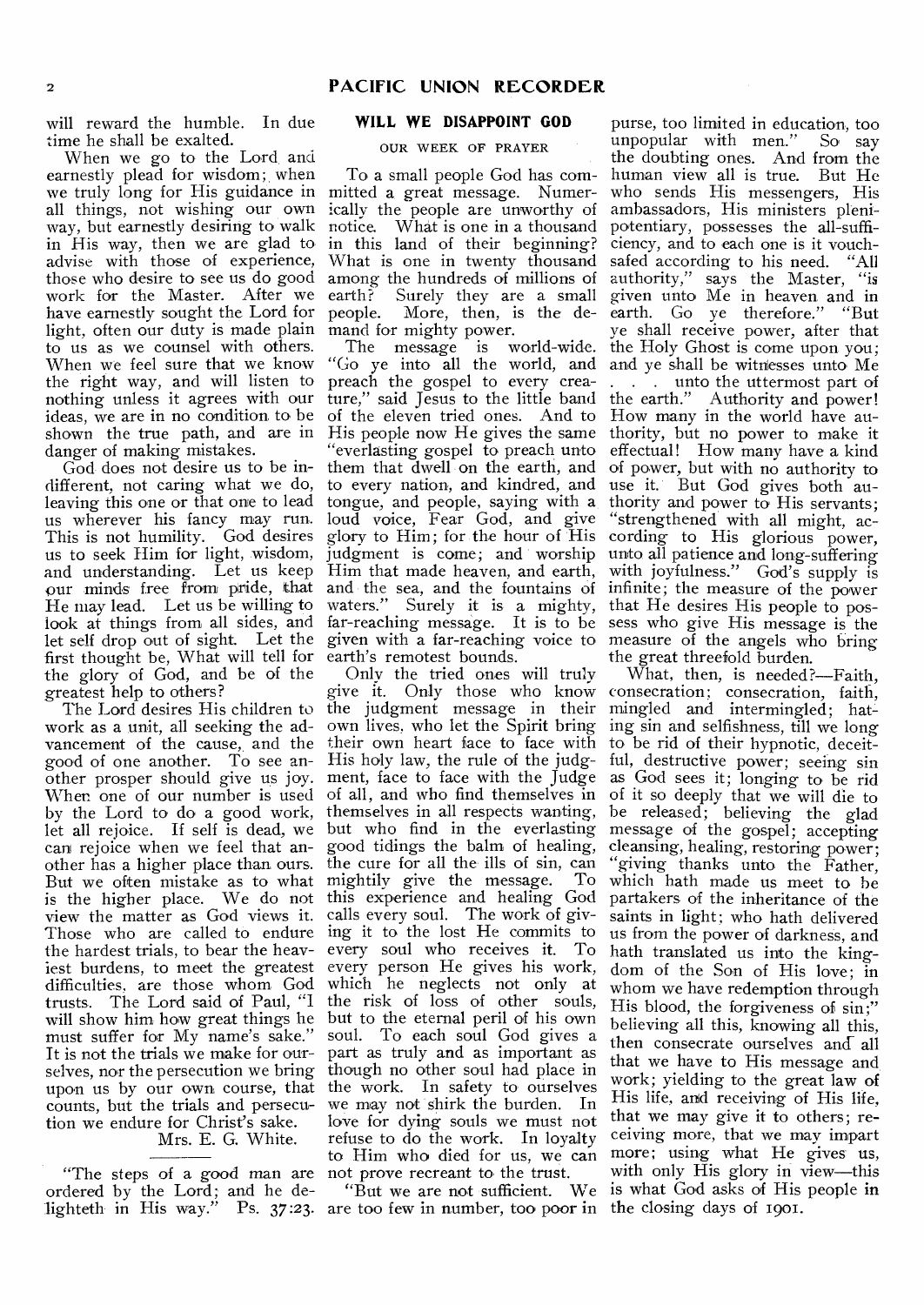- • What, then, though we are few in number? By one man and a shepherd's crook,—"the man of God," "the rod of God,"—Jehovah toppled the pride of a Pharaoh in the dust and overthrew his host. By three hundred men of God, with torches and pitchers, God overthrew the hosts of Midian. In one loyal man the power of God withstood all the combined corruption and evil power of the kingdom of Israel, the prophets of Baal, and the prophets of Ashtaroth. With the little loaves and two fishes which the one lad furnished, the Lord fed a myriad, and there remained more than the original stock. By the death of the one Loyal Soul upon the cross was Satan overthrown and death vanquished. To the eleven the Master said, "Go ye into all the world, and preach the gospel to every creature." They went forth panoplied of God; and in their generation the gospel "was preached to every creature which is under heaven," "the Lord working with them."

So God will work with this small people in this generation, if we are only consecrated to Faith and consecration, consecration and faith, mingled and intermingled. Oh, how much and intermingled. Oh, how much tive. As the business had grown are they needed! Faith to be- under his judicious management, lieve God, to yield to His message, to receive of His life, to tell it to others, this is what is needed. When that comes—and it may understood; he called it the propcome to-day, to-morrow, and, oh, may it come at this week of prayer—then shall "great power be with His chosen ones;" then shall "this gospel of the kingdom of truth. The course he took in be preached in the world for a wit-this matter was a vivid illustration ness unto all nations, and then of the principle expressed in the shall the end come;" and "there shall be delay no longer." Then shall "my God supply all your need things are not expedient." He according to His riches in glory by Christ Jesus."

The general mission board wants at this week of prayer SI0o,o0o and 1,000 missionaries for needy fields. Shall they not have them? God wants more; He wants 70,- '000 missionaries for the most needy fields, and all they have. Shall He not have it? Will we disappoint Him longer?

M. C. Wilcox.

# **THE CHURCH**

#### LEGAL ORGANIZATION

"All things are lawful for nie, but all things are not expedient; all things are lawful for me, but all things edify not. Let no man seek his own, but every man another's wealth."  $\overline{1}$  Cor. 10:23, 24.

In tracing still farther the rise of the cause of present truth and the establishing of order in the ranks of Seventh-day Adventists, we note that, as the message advanced, and the number of laborers constantly increased, the Lord led us to an effective Bible plan for the sus-<br>tenance of the ministry. With tenance of the ministry. the increase in numbers came a demand for, and an increase in, facilities for printing and publishing the truth, and a corresponding accumulation of property at the Review and Herald Office. That branch of the work, started in July, 1849, by Brother James White, printing the first number of a paper (the "Present Truth"), with money earned by mowing grass with a hand scythe, had grown until now there were several thousand dollars invested in the business. It became need: ful for some one to take the responsibility of this in the initiaunder his judicious management, the plant, and good will of the business, were legally his (Elder White's). He did not so wish it erty of the church. He said he had not started the publishing work for any pecuniary benefit to himself, but to advance the cause text at the head of this article, "All things are lawful for me, but all desired to place the publishing work in the hands of the church: but the church was not in a condition to legally hold property. This brought us, as a people, to a point where something was wanting. That was a. third step in order,—to make a move, by virtue of which the church could receive and lawfully hold its real estate<br>and other property, meetingproperty, meetinghouses, etc.

In the "Review" of February 23, 186o, Elder James White, in an article on this subject, said: "We hope, however, that the time is not far distant when this people will be in that position. necessary to be able to get church property insured; hold their meeting-houses in a proper manner; that those making wills and desiring to do so, can appropriate a portion to the publishing department. We call upon our preachers and leading brethren to give this matter their attention. If any object to our suggestion, will they please write out a plan on which we as a people can act."

In the "Review" of March 8, under the head of "Legal Organization," a minister made the following statements in reference to Brother White's. request: "What I understand is necessary to remedy all the defects in the matter, is to organize in such a manner that we can hold church property legally. Then the property could be held in the name of the church, and no one individual would have to take a burden upon himself which he ought not to bear. If it is wrong to protect church property, why is it not wrong to hold any property legally? If it is not wrong to hold farms and village lots in a lawful manner, neither is it wrong to hold church property in the same way. I think the same principle is involved in both cases."

It may seem strange at the present time, to those unacquainted with the situation of our cause in 186o, that in the "Review" of March 22 appeared an article from a brother in the faith, much esteemed, in which he stated that what was desired by Elder White and <u>was</u> to "make a name, so as to be like the nations around them," like the builders of the tower of Babel. He claimed that, in the movement proposed for legally holding church property, these brethren were going into Babylon, uniting church and state, etc. He said we should "trust in the Lord in these mat-<br>ters;" that "those pleading for legal organization showed a lack of faith in the Lord." He seemed, for the time, to forget what the testimony had said about Satan's counsel to his angels to keep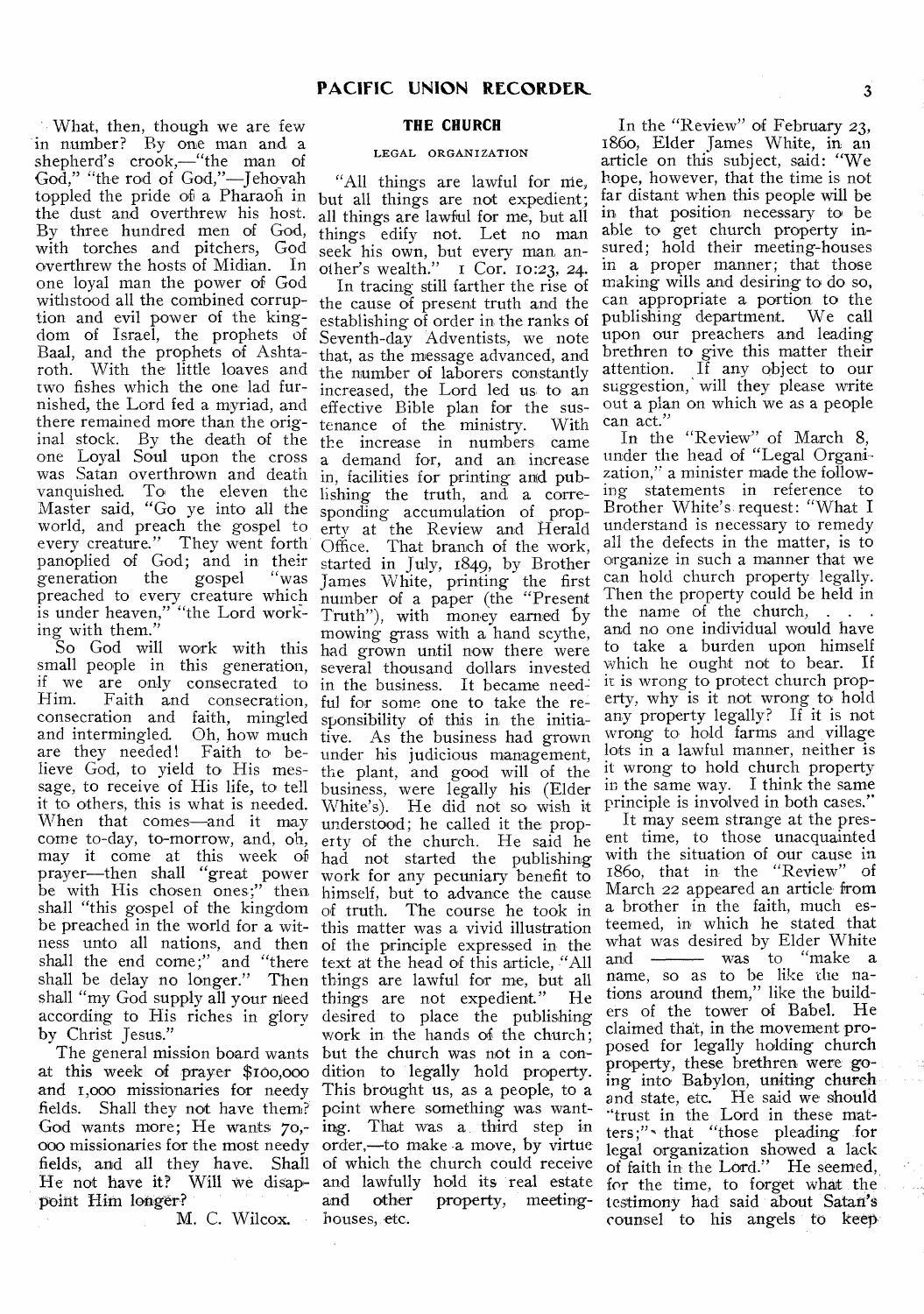and out of the hands of this people.

In a testimony given on this brother's case, it was said: "The Lord requires His people to use their reason, and not lay it aside for impressions. His work will be intelligible to all His children. as He works in us as His instru-His teaching will be such as will ments, we too have a work to do. commend itself to the understanding of intelligent minds. It is calculated to elevate the mind. God's power is not manifested upon every occasion. Man's necessity is God's opportunity."

It was also said of this brother that he "considered it a virtue to leave to the Lord that which the Lord had left to him. It is only in cases of great emergency that the Lord interposes for us. We have a work to do, burdens and responsibilities to bear, and in thus doing we gain an experience."—Testimonies, vol. I, pp. 213, 230.

From September 28 to October 1, 1860, at a general meeting of our people in Michigan and adjoining states, held at Battle Creek, there was a full and free consideration of legal organization. It was voted, unanimously, to legally organize a publishing association, and a committee of five was elected by those assembled, that such a corporation might be formed as soon as practicable. This led to the consideration of the name by which we should be known. Some were in favor of the name Church of God. This was objected to on the ground that it gave none of the distinctive features of our faith, while the name Seventh-day Adventists would not only set forth our faith in the near advent of Christ, but would also show that we observe the seventh-day Sabbath. When the matter was put to vote, only one person voted against the name Seventh-day Adventists, and he decided in favor of it shortly after.

The Seventh-day Adventist Publishing Association was organized May 3, 1861. This was the first of the various legal corporations formed by this people. The formation of such corporations was point number three in establishing, in God's opening providence, the order and system of managing the work of the third angel's mes-

money matters in their control, sage. All can now see the necessity for such corporations, and may wonder that it was not always seen by us But let none lose the practical lesson contained in this case,—while we should most earnestly seek the Lord for divine guidance. we must remember that, We are not to expect Him to do what He has left us to do, and what He "works in us" to "do."

J. N. Loughborough.



# **NORTH PACIFIC CONFERENCE**

# **INDEPENDENCE, OR.**

It is almost impossible to appreciate the bitter prejudice existing in the minds of a majority of the members of other denominations against the work and teachings of Seventh-day Adventists. One has to come in direct contact with individuals who possess these feelings and are rabid enough to express them, in order to be convinced of this fact. And this feeling is not confined altogether to church members. Of course, this is largely due to opposition they hear expressed by ministers and members of other churches. This opposition seems to grow more bitter every year, and it seems to grow more difficult to convert souls to the truth.

My experience has been anything but pleasant the past summer in that direction, but God has given some fruits of our labor, and a goodly number have been brought to the light of present recently resumed work as an acttruth.

We have spent about six weeks of diligent labor in this place, and, Others are keeping the Sabbath, Seattle my field of labor. and we hope they will come in.

Only three of these felt the need of baptism, as the others had been

last promised not to oppose her if she would wait till warm weather. I am now canvassing the city for<br>"Christ's Obiect Lessons" and "Christ's Object Lessons" other books.

R. D. Benham. Nov. 25, 1901.

#### **CEDARHOME, WASH.**

We are still continuing our work in this place. Those who have accepted the truth are taking a firmer hold, and the interest still continues good among those who have not yet taken a decided stand.

Meetings are being held in the schoolhouse and in private houses, with a good attendance. Ministers of other denominations have been working against us, both publicly and privately, but the Lord has turned their weapons against themselves, so our cause is only strengthened by their work.

We have been made to realize our need of a meeting-house of our own, and are just about ready to begin building one. A lot has been secured, and our brethren here have responded nobly in giving of their means to this work. Of course, they are unable to bear all this burden alone, but we expect our friends in other parts of the conference will help us. There is a large Scandinavian field here, and this will be a good center to work out from.

H. C. J. Wollekar,

J. J. Westrup.

Nov. 24, 1901.

#### **SEATTLE, WASH.**

as a result, we organized a church Having in a measure regained my of ten members, with a full corps usual good health and strength, it of officers, Sunday, November 17. was decided that I had better make I wish to state that I have but ive laborer in the field. For some months I was compelled to seek much-needed rest in the country.

baptized, and felt satisfied. Sab-God may implant in the hearts of bath, November 23, I baptized those who have talent an earnest two, and the third was hindered by desire to make use of their ability a raging infidel husband, who at while the Master is calling for Here is a continual and a growing field for a large company of active workers, and I pray that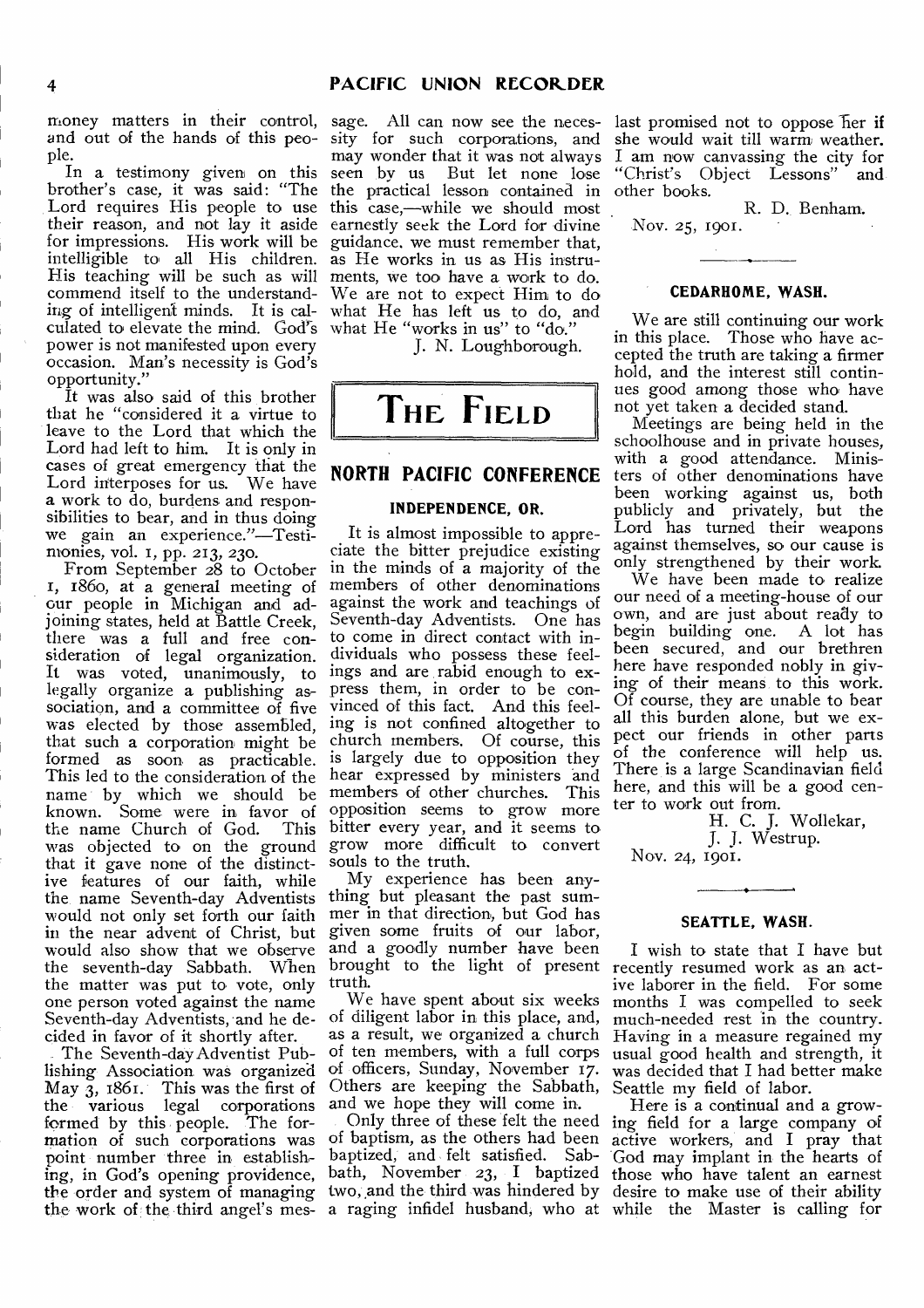reapers to gather the ripe, golden grain for His garner. Satan is fast filling the minds of men with delusion and falsehood. While the tares are being scattered broadcast by the enemy, shall we quietly slumber on, heedless and indifferent? or shall we sow, morning and evening, the precious grains of truth?

Much is being accomplished by the tract and missionary society in May the Lord indeed regard their scattering literature in the many avenues that are open to us. But, oh, there is a crying need for workers who will come personally in contact with the hungry masses that are crowding into this city!

Brethren, pray the Lord of the harvest that He will send forth workers into the field.

S. W. Nellis. November 27.

# **NORTHERN CALIFORNIA CONFERENCE**

# **FRESNO, CAL.**

During the week commencing October 29, I held six evening meetings with our people in Fresno. These services were well attended, and young and old seemed revived in hearing of the Lord's work in the rise and advancement of the great second advent movement.

In the daytime of the Sabbath of that week, a full house listened with profound interest to the talk of Sister Burrus concerning the work in India, to which mission she has now returned. A collection of nearly fifty dollars at the close of her talk showed that her appeal for India had moved both hearts and purses.

During my stay in Fresno, mycouple of hours in the sanitarium of Dr. Charles Kimm, our Chinese brother. We dined with Brother K. and his Japanese helpers, who are not only with him in the work, but also,in the truth. After our meal, we had singing in English and Japanese, Scripture reading, and prayer.

those for whom he is laboring. serted in personal letters. We are which is lost? We think we hear

At the time of our visit, he had seventeen indoor patients. At times he has had as high as thirtyfour patients, this being the full capacity of his treatment-rooms and sanitarium. He and his work are regarded with favor by the American people of the place.

In all their work at his sanitarium the Lord is sought in prayer to guide and prosper their labors. petitions, and make this institution a means of bringing the true light to many of those from the "Flowery Kingdom," is our prayer.

J. N. Loughborough.

#### **SONOMA COUNTY**

The rainy season has fairly set in. The face of nature has already been subjected to several good washings. It looks fresher and **TITHE RECEIPTS FOR NOVEMBER** greener as a consequence. Feed will soon be good on pasture lands. The roads are muddy, and everybody is indisposed to stirring around, only as he has to do so.

I have had the privilege of visiting several churches and scattered brethren of late. Attendance on meetings, where the members live from one-half a mile to eight miles • from the church, is rather uncertain now. The Lord comes very near to those who are able to get together. Those who are deprived of attending feel their loss. I have encouraged family and neighborhood meetings, to compensate for this loss. All who are hindered from attending regular Sabbath services, should have a systematic study of the Bible, on some phase of the message, at their own home, getting as many as possible to join them.

self and several others spent a sons" has been hindered by the to the county jails of the state. Brother K.'s institution and furnished those who wanted to do, much appreciated, and where work meet with favor among this kind of work, these to be in- Christ would seek to save that rain; still some are placing this ex-These" subscriptions are just excellent book before the people. piring, and we wish to renew It has been suggested that those them. who for any reason are not able to. get out and make a house-to-freedom and the blessings of a house canvass for the book, do home, be it ever so humble, can house canvass for the book, do home, be it ever so humble, can canvassing by mail. To assist in we afford to let these messengers this, printed descriptions of the book and order blank have been

in hopes there will be good results from this work this winter.

There are three church-schools in operation at present in this county, and one soon to be opened at Sebastopol. Good reports come from all, and in those  $\hat{I}$  have visited I find evidence that the Gentiles are coming to the brightness of our rising in educational matters. The Lord has placed us at the head of the greatest of educational systems, and wants us to enlighten the world by leading out in educational reform. As a people, may we everywhere rise to our privileges. It will be the salvation of the children, and, in many cases, of the parents.

A Sabbath-school and missionary convention is announced for December 14, 15, to be held in<br>Santa Rosa. Henry Scott. Henry Scott.

Alameda, \$12.50; Alton, \$28.15; Arcata, \$13.10; Burrough, \$48.10; Chico, \$14.60; Crystal Springs, \$11.75; Glennville, \$70; Grangeville, \$120; Grass Valley, \$3.00; Healdsburg, \$500; Napa, \$39.50; Oakland, \$669.85; Paso Robles, \$21.40; Placerville, \$5.0o; Point Arena, \$5.3o; San Jose, \$76.30; San Francisco, \$415.95; San Luis Obispo, \$22; Selma, \$52.75; Santa Cruz, \$2.00; St. Clair, \$15; St. Helena, \$ **00 ;** Tulare, \$18.15; Williams, \$4.60; Woodland, \$22.50; personal, \$96.43; total, \$2,387.93-

Northern California Conf.

### **PAPERS FOR THE COUNTY JAIL**

The canvass for "Object Les-Instructor," and the "Life Boat" Last year the brethren and sisters of California responded nobly to the call for a fund to furnish the "Signs of the Times," "Youth's

> Dear friends, who are enjoying of truth stop their mission to these places where their visits are so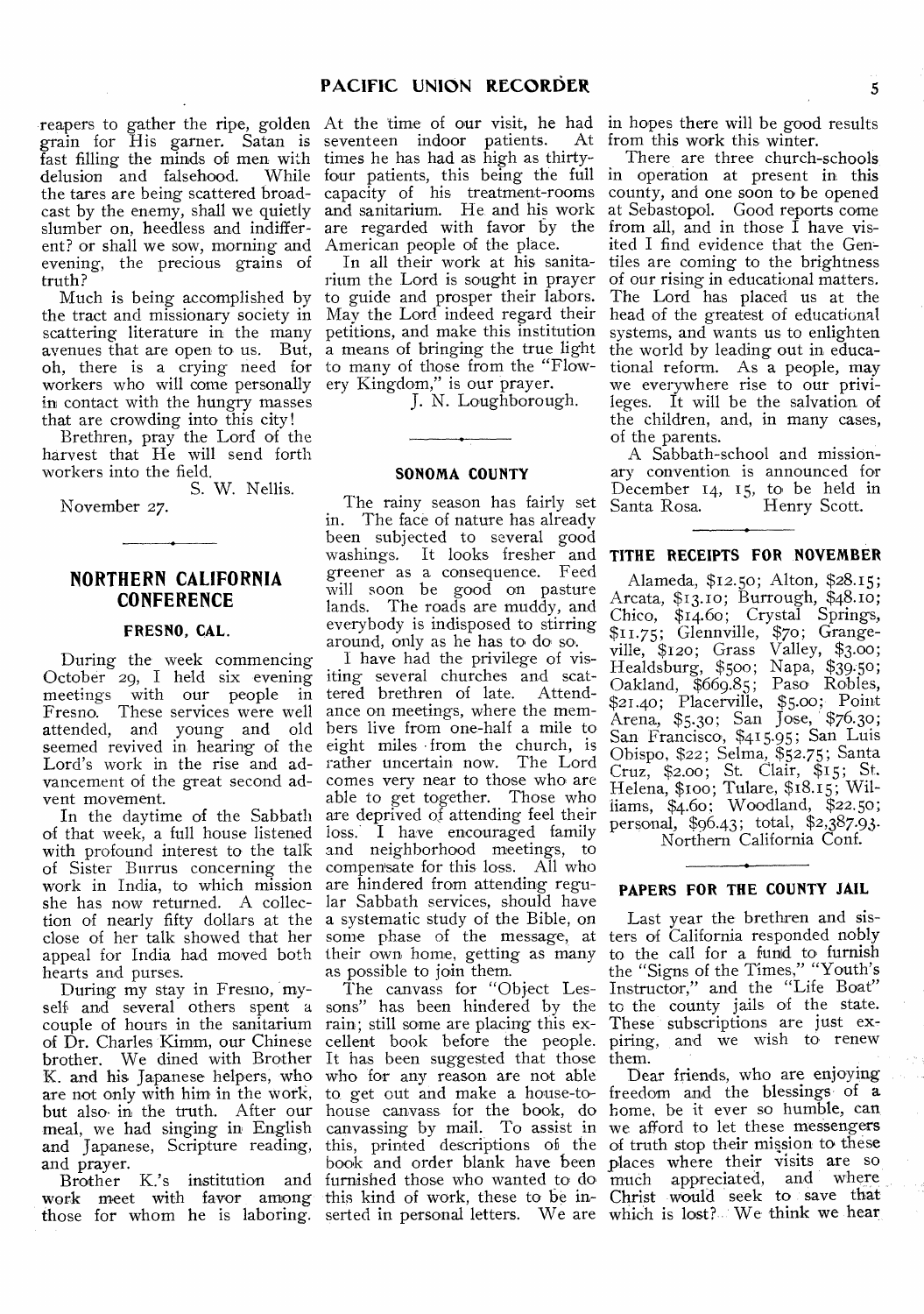you say, "No; that shall not be." Then we need your help to pay for the papers. It will take about plan. one hundred dollars. Please respond as early as possible, and as organized church, the secretary liberally as you can, and the work should retain the funds till the end will be done,

unto one of the least of these My brethren, ye have done it unto Me."

Send your donations to the California Tract Society, 301 San Pablo Ave., Oakland, Cal.

SABBATH-SCHOOL **DEPARTMENT SABBATH-SCHOOL : READING CIRCLE YOUNG PEOPLE'S WORK** 

# **HOW TO DISPOSE OF FUNDS**

There has been some perplexity concerning this matter, caused by the fact that some of the Union Conferences have been following a different plan from the one which was adopted by the Pacific Union Conference at its birth. We are glad to be able to say, however, that steps have been taken which are sure to lead to more harmony in this part of the work.

At the recent General Conference council, held in Battle Creek, considerable attention was given to this subject, and the General Conference now recommends to all the Union Conferences the same plan that the Pacific Union Con-<br>ference has followed with one ference has followed, with<br>exception. The local secre The local secretaries, instead of retaining the weekly donations till the end of the quarter, and then paying them over to the church librarian, as heretofore, should now hand over, weekly, all the donations to the church treas-<br>urer. In this way the church In this way the church treasurer becomes the custodian of all the funds. At the end of the quarter he sends all this fund, except what is needed to pay for necessary supplies, to the state treasurer as Sabbath-school donations to missions.

This relieves the Sabbath-school secretary iof the responsibility of caring for the funds, and we are sure such a step will be much appreciated. We shall also rejoice the whistle warning all to get on

over the knowledge that all the board, but he thought there is a conferences are following the same

"Inasmuch as ye have done it to the state treasurer, not forget-In schools where there is no of the quarter, and then forward ting to state that it is Sabbathschool donations to missions. It causes much perplexity and trouble for money to be sent with no instructions as to the purpose for which it is to be used.  $C.R. K.$ 

### **INDIVIDUAL SABBATH SCHOOL WORK**

Interesting Sabbath-schools are what we need, and they are the only kind that will ever do much good. Monotonous, one-man Sabbath-schools are things of the past, and surely ought never to be re-<br>vived. God wants us to show God wants us to show some of the enthusiasm in His work that we show in some of the common avocations of life. In our<br>business dealings, appointments dealings, appointments must be kept to the very minute. Should we not be as diligent, yea, more so, in our business with God? In our social relations, we must have rules by which to work. In our relations with heaven, the rules should not be more slack; for around the throne of God we see the strictest order preserved.

A few suggestions might be helpful on our relation as individuals to the Sabbath-school.

1. One should never be guilty of being late., It shows a lack of reverence for the order of God in His house; besides this, it breaks in upon the exercises, and causes<br>more or less confusion. Plans more or less confusion. should be laid so that each member of the school will be in his place when the bell taps for the opening. We can. not afford to be late or negligent in the work of the Lord; for, if we are, it means that we shall be a little late to the marriage supper of the Lamb, and shall thus be shut out of the kingdom of God.

Not long ago a gentleman was intending to take the steamer from San Diego to San Francisco. It was very necessary that he go at this particular time. He knew the sailing time of the ship, and heard

half-hour yet, and often they do not get started on time, so I will not be in a hurry. He talked with this and that friend as he sauntered down the street, finally reaching the wharf to find he was just five minutes too late. The old ship had loosed her stay ropes from the mooring, and was passing down the bay to the great ocean. He tried to hire a launch or some means of conveyance by which he might catch his boat, hut none could be had. He said to himself aloud: "Five minutes late. No one knows what that means to me. It is really eleven days too late, for there will not be another steamer for eight days, and it takes three to make the trip. Then it will be too late. What shall I do?"

There is a lesson in this for tardy Sabbath-school scholars. If we are behind here, it is possible we shall he a few seconds behind when probation's doors are closed. At that time, one second too late means eternally too late. A record of our attendance at the services of God is kept in heaven. Each time we are late, tardy is written opposite our names. Do we want such a record on the book of remembrance?

2. The review should not be monopolized by two or three. Each member of the school should have a chance to develop his talents in this line. Some may not do very well at first, but their deficiency can be overcome if each one will have a good lesson, and help in the review. The reason so many have nothing to say in the review is because the previous lesson has not been assimilated or used. When one has an actual experience, it is not hard to tell it. When the seeds of eternal life become firmly rooted, the fruit is bound to appear in due season. When a question is asked, the one answering it should speak loud enough so all can hear. Many valuable points are lost to the school because of individual timidity.

3. Help the teacher by paying good attention to the study of the lesson.. If you have a good thought, express it; Satan will do all he can to cheat you out of this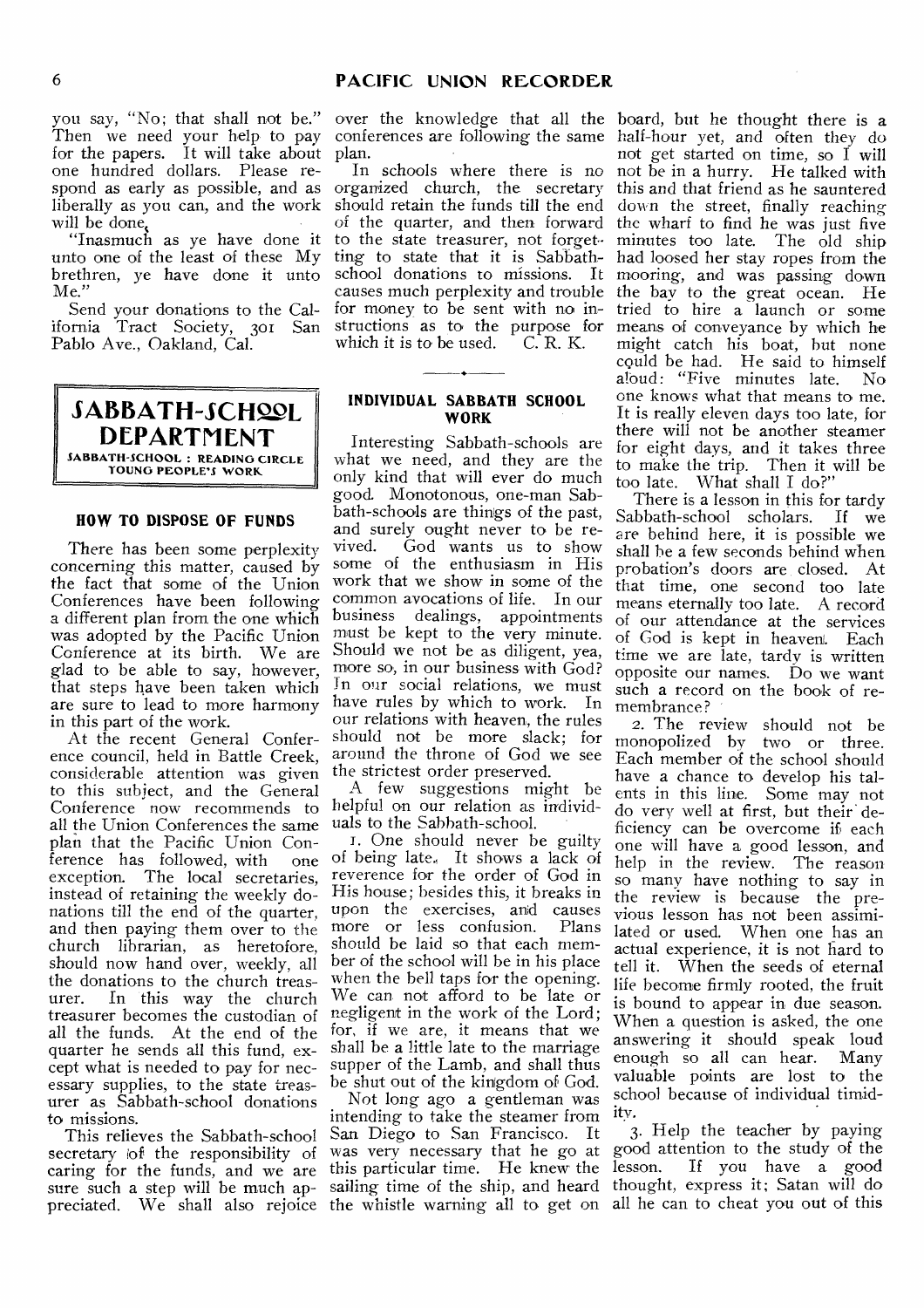privilege, and rob your classmates of the good your thought might do them.

> If heavenly thoughts are yours, Wafted from the eternal shores, Speak them to your neighbor. They may help him now to see. And from Satan's snares be free, Thus rewarding all your labor.

T. S. Whitelock, M. D.

#### **HUMAN FAITHFULNESS AND DIVINE SUCCESS**

"I am sought of them that asked not for Me; I am. found of them that sought Me not; I said, Behold Me, behold Me, unto a nation that was not called by My name. I have spread out My hands all the day unto a rebellious people, which walketh in a way that was not good, after their own thoughts." Isa.  $65:1, 2$ .

for the purpose of giving light. Our spiritual growth and usefulness depend simply upon two things, or, rather, upon the balance we maintain between two there had?—Yes. This wisdom out there. God is doing everylight and the giving of light; the getting of truth, and the giving of arise and be in a condition of activity, where God can use us as shine through us upon others.

will find that another great worker work, and was faithful. Every speaks of the same thing. Paul man is given a work to-day. Do pose of God in our behalf. Read was an earnest worker. He was a we have wisdom at our disposal? I Kings 6:7, "And the house, when Chron. 22:15, where we will find and God will be successful. that, in the building of the temple, there was a work for all, and every left out. There were plenty of workers, neither too many nor too few; and there was no line of work that had not accomplished workers to do it. Every work was provided with a worker, and every worker with a work. Now read Mark 13:34, "For the Son of man is as a man taking a far journey,

The Lord allows us to get light sible that, as workers together with is doing the very best He can for things; and that is the getting of increases our ability to recognize thing He can for all of us, but the truth; in other words, let us just faithfully." 2 Chron. 34:12. See If we do not know it, we are leavchannels of light, so that what He and faithful servant; thou hast thing that will bring more satisfacnized this truth (john 9:4), and, if essential in one work as in the be with the knowledge and sancyou will turn to Acts 20:31, you other. Every man understood his tion of God, but under His direcman of activity. He was a man Shall it he required of us that we it was in 'building, was built of who left his house, and gave authority to his servants, and to every man his work, and commanded the porter to watch." Is there a worker for every work that needs to be done in rearing this temple made without hands? The thing that concerns us is to find out and know what our work is, and then to do it; to arise and shine; to work while the day of our opportunity lasts, for the night of every opportunity will surely come. Turn to '2 Chron. 1:Io: "Give me now wisdom and knowledge, that I may go out and come in before this people; for who can judge this Thy people, that is so great?" Solomon did not ask for riches or honor. In the great work connected with that temple, Solomon asked for wisdom. Did he get it? —The Lord made him wise like unto none before him. Is it pos-God on the temple of this dispen-him. It says that the Lord led sation, we can have the same ap- the children of Israel out into a propriate, superior wisdom, to do pleasant place, but they did not see our work, that those workers back any pleasant place when they got our work which He has already given, us. "The men did the work also Matt. 25:21: "His lord said unto him, Well done, thou good will make thee ruler over many

> "Then Solomon sat on the throne of the Lord as king inpered;" I Chron. 19:23. When he did God's work; when he improved his opportunities; when he asked for wisdom; when faithfulness characterized the work of himself and of his people, what was the result?--He prospered. And it will always be true that the sowing of seeds such as Solomon

sowed will produce a harvest of prosperity. Trials and tribulations may be mixed with it, but it will be prosperity, nevertheless. Read  $\bar{1}$  Cor. 3:6,  $\bar{1}$  have planted; Apollos watered; but God gave the increase." Is our work sure to prosper?—Yes; there is no mistake about it. If God's wisdom is in it, if our faithfulness is in it, how could it be anything but prosperous?

permits to shine upon us shall been faithful over a few things, I tion, peace, and happiness is the Opportunities go with time, and things; enter thou into the joy of our program, and that everything can not be recalled. Christ recog-thy lord." Faithfulness is just as that happens to us will not only who seized opportunities, as it be found faithful to our work? stone made ready before it was were, in the noontime of their ex-Does the Lord require us to be brought thither; so that there was istence, instead of trying to catch successful?—No; He requires us neither hammer nor ax nor any them in their eventide. Turn to to be faithful. Let us be faithful, tool of iron heard in the house, one could have a part. None were stead of David his father, and pros- and He is going to prepare us be-We want to put God's glory together with our faithfulness, and that will enable us to arise and shine, and do the work He has given us to do; and then we do not need to be anxious as to the prosperity. The Lord is doing the best thing He possibly can for a. wicked man who does not love Him, but the wicked man does not know it. He thinks God is making it hard for him. Yet the Lord thing that should make us happy is that we know it. Rom. 8:28. ing out one of the grandest parts of our Christian experience. The knowledge that God is managing Every tion, and to accomplish the purwhile it was in building." We are as stones, and the Lord is getting us ready for a place in His temple, fore He takes us there. Our trials and tribulations are the Workmen and tools by which God gets the stones ready, by which He rounds off the corners and takes away the rough places, etc. If it is not properly made ready, the stone will never be put in the temple made Without hands. God pro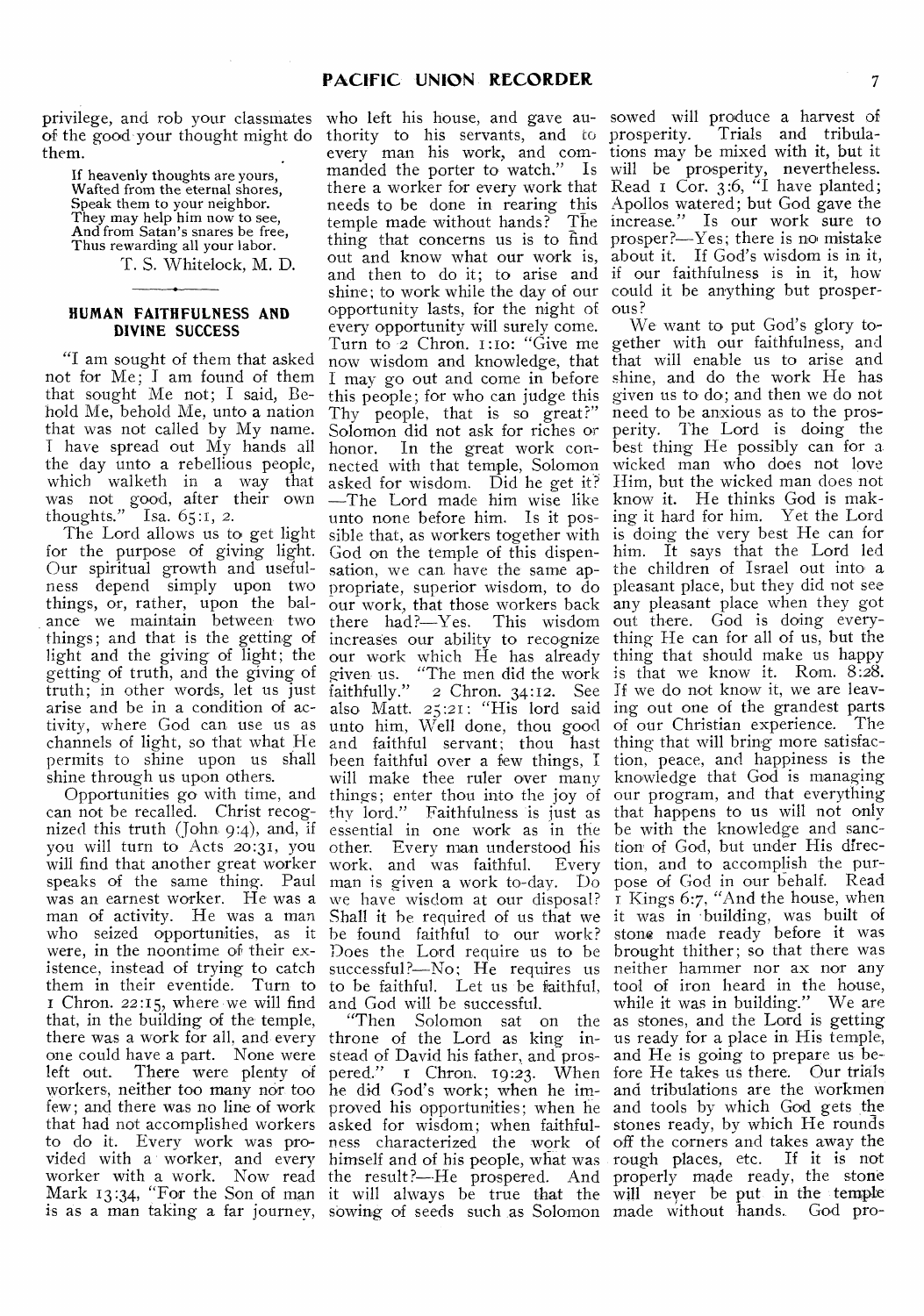poses to have a building ready to spring into unity and beauty instantly—in the twinkling of an eye. The hewing and chiseling have all been done in probationary time. In Eph. 2:19-22, we read, "Now therefore ye are no more strangers and foreigners, but fellow-citizens up a collection for missions in the with the saints, and of the household of God; and are built upon the foundation of the apostles and collection for that purpose. The prophets, Jesus Christ Himself being the chief corner-stone; in whom all the building fitly framed together groweth unto an holy temple in the Lord; in whom ye also are builded together for an habitation of God through the Spirit." So we see that we are the stones that go into this temple, and we are privileged to build a habitation for God.

All the talents He has given us. all the opportunities around us. all the environment about us, His divine providence, and all His heaven-sent wisdom,—by the help of all these things we are to build of ourselves for Him an eternal habitation through the Spirit. Then shall we not ask Him for wisdom? Shall not faithfulness characterize every step of this character building? Shall not every opportunity be seized at noontime, instead of at eventide? May heaven help us to seize life's opportunities when they are at their zenith, not when they are disappearing over the horizon.

W. S. Sadler. 1219 Buchanan St., S. F.

#### **QUERY CORNER**

We receive many questions in regard to Sabbath-school work, the answers to which would be as interesting to others as to the questioners. So we have decided to open a "Query Corner" in the "Recorder," in which such questions can be answered, and thus give all our readers the benefit of<br>them. We cordially invite all We cordially invite all who have any unanswered questions in mind to send them in, and we shall be glad to answer them in this corner if they are of general unto me, but all things are not exinterest. We shall also be glad to pedient." We think this is one of hear from any one who may have the things which is lawful but not interesting information to add to expedient. All these are worthy ice of this kind two scriptures, viz.,

will you not help us to make this one of the most interesting and profitable corners of our paper? We have space in this number for only a few of the questions which have been received.

1. "When is the time to take Sabbath-school?"

Answer.—There is no special donation given each week should be a donation to missions. The plan which has been recommended and almost universally adopted is as follows: Weekly donations are received. Enough is taken from this fund to pay for the necessary supplies, such as "Lesson Quarterlies" and papers, etc. All that remains at the end of the quarter, after paying for these supplies, is devoted to missions, and is to be paid to the church treasurer for that purpose.

2. "Is it best to retain the Sabbath-school funds for future use, in other words, to keep a 'balance on hand,' at the beginning of a new quarter ?"

A.—No; the funds should all be turned over to the church treasurer each week, to be forwarded by him at the end of the quarter to the state treasurer. Thus you see that all Sabbath-school donations that are not used for necessary supplies go to the Mission Board, to be used in sending to others the truth which has become so precious to us.

3. "Is it right for a school to devote its funds to the building of a church-school house?" "To sending children to a church-school?"<br>"To purchasing kindergarten "To purchasing kindergarten chairs and tables?" Several questions, received from as many different sources, have here been combined, as they are all of the same nature, and admit of the same reply.

A.—Any school has a right to use the funds as they see fit, provided the money was donated with a full understanding that it was to be used in that way. But we can not recommend such a course. Paul said, "All things are lawful

for; but it seems to us that it is better to have a special fund for these special purposes. In our small schools, where the members have little to give, it may be necessary to make the regular Sabbathschool donations smaller in order to be able to raise a special fund; but it is better to do this, rather than to bring in the confusion of a change, and to be out of harmony with General Conference plans.

C. R. K.

# **A VERY INTERESTING OCCASION**

Yes, and it was a noteworthy event, too, that took place in the Laguna Street church, San Francisco, on Sabbath morning, November 16. It was really something unusual, and the church seemed filled with an atmosphere of interested expectancy. A splendid program had been arranged by zealous workers, and we are glad to say the whole proceedings passed off unmarred. The occasion was the harvest ingathering service, or a kind of celebration in memory of the blessings enjoyed by the church during the past year.

In place of the customary Sabbath-school, the program prepared for this event was carried out. The rostrum was handsomely adorned by graceful plants and fragrant blossoms, which imparted a very cheering appearance. On the platform sat Elders J. 0. Corliss and W. S. Sadler, with Dr. F. T. Lamb and the superintendent, Brother E. G. Fulton. The two front seats in the body of the church were occupied by happy children. They were to take a prominent part in the service, and right well did they do their share. The service was opened by the marching of the children from the vestries into their seats, and as they slowly wound their way from the anterooms, down the nave of the church and then up the aisles back to the seats, they made a most pleasing picture.

the answers given here. Reader, objects, and should be provided Lev. 23:39, 40 and Neh. 8:14-16. Being seated, the superintendent gave as reasons for holding a serv-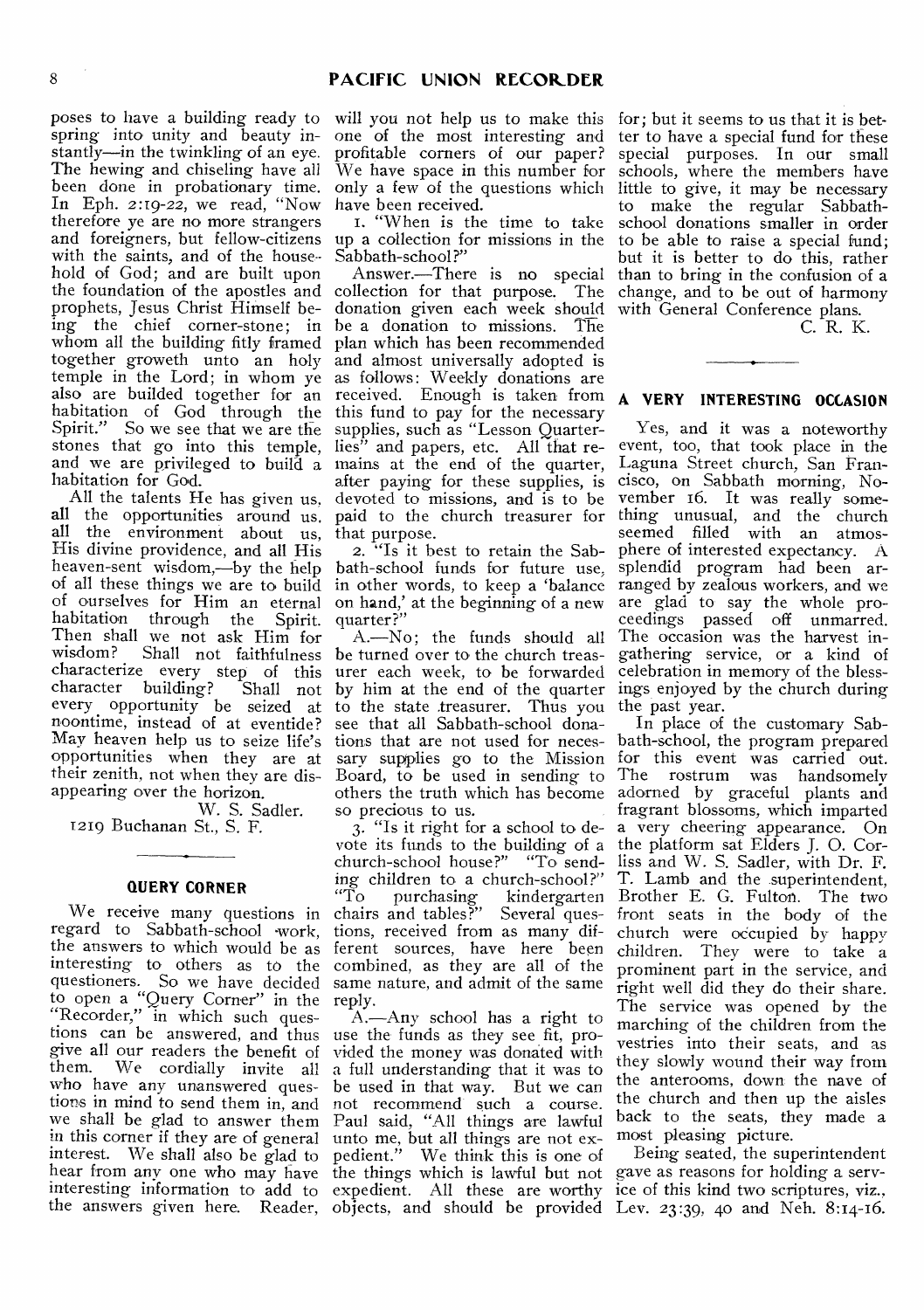Then the congregation sang, "Oh, -Worship the Lord in the Beauty of Holiness." Prayer was then offered by Dr. Lamb, and this was followed by the rendering of the anthem, "I Have Set Watchmen upon Thy Walls," by a selected chorus, who acquitted themselves very creditably.

The next item was the recitation of various suitable verses by a number of the brethren and sisters, who rose quickly, one after another, and delivered the text they had memorized for the occasion. This was a very interesting part of the service, and was repeated twice later.

At this point the children, numbering somewhere about forty, took their places immediately before the pulpit, and sweetly sang, "Our Sweetest Songs of Gladness." Their singing was much enjoyed, and their deportment and order in marching to and from their seats gave evidence of careful training. After some more texts had been quoted, a male quartet sang, "The Beautiful quartet sang, "The Beautiful Country," and then Brother St. John led in the responsive reading of the ninety-second psalm.<br>The chorus then sang, "How The chorus then sang, Cheering Is the Christian's Hope!" and, following this, the children repeated in unison the one hundredth psalm. They did this remarkably well, and this item was one of the most enjoyable on the program.

After further singing by the congregation, and the repeating of other scriptures, a quartet of young people sang, "The Golden Dawning." Brother Sadler then read from the Bible some verses appropriate to the occasion. The collection was then taken. It differed from the ordinary very considerably: first, it was taken up by four little ones, two boys and two girls; secondly, it was a collection in which opportunity was given for each contributor to state on paper the 'cause to which the offering was to be applied; and, lastly, and most important, it was a really large collection. After this feature had been disposed of, Flder Corliss was asked to make some remarks, to which request he willingly responded.

The last item was the singing by the congregation of hymn 1402, and with the singing of the last verse of that hymn, there came to a close one of the most interesting, most enjoyable, and most profitable services ever held in the San Francisco church.

H. W. Rose.



# **THE USE OF THE ROD**

Some of our teachers are meeting with some opposition to the use of the rod in our churchschools. This controversy is usually started by those parents whose children are most sadly in need of such correction. I do not bring in all, employing thirty-five teachthis question up for discussion, but discuss it because it is already<br>up. The following quotations, up. The following quotations, from an unpublished testimony, I hope will forever put this question down so it will stay down:—

"If as teachers in the home the father and the mother allow chiltheir own hands, they are held responsible for what their children supported by donations, and not by taught that the mother is master. Never should the mother allow Sadisagreeable passions of her child. She should not use the rod, if it and putting our schools on a perbe possible to avoid doing so. But manent basis. ii' milder measures prove insuffithe child to its senses should in love be administered. Frequently one correction will be enough for does not hold the lines of control. company to action, therefore I re-

"This question of discipline late it. should be understood in the school understand that they must obey.

"Some teachers do not think it is best to urge or enforce obedience. They say that it is their duty merely to educate. True, it is our duty to educate. But what does the educating of children amount to if, when they disregard the principles placed before them, the teacher does not feel that he has a right to exercise authority."—Talk to Church-school Teachers, Sept. 8, 19o1, by Mrs. E. G. White.

E. S. Ballenger.

# **AMONG THE SCHOOLS**

Twenty-three church-schools are now in session in the Healdsburg College district, besides three family schools. Four other churches are hastening their preparations to begin school before the end of the year. If present plans are matured, we will have thirty schools ers, before the beginning of the year 1902. Sixteen schools have been added to the number this year, and but one has been dropped. The enrolment ranges from seven to ninety.

dren to take the lines of control into the fullest sense, and not simply might otherwise have been. From a tuition fee. Thus the church as babyhood the child should be a whole is supporting the school, tan to arouse or strengthen the have any children. This plan is With but one or two exceptions, our schools are church-schools in private schools. The schools are regardless of the number of children in the family, or whether they bringing new life into our churches

cient, punishment which will bring marching forward in the face of a lifetime to show a child that he serve to stimulate some other little Some of the smaller schools are many difficulties, but by the help of the Lord the motion is forward. The experience of one school may

as well as in the home. We should but one part was lacking) in one hope that in the school-room there of the little companies determined would never be occasion to use that they must continue their the rod. But if in a school there school, even though they had not are those who stubbornly resist all quite paid the expense of last year's counsel and entreaty, all prayer school. Some of the brethren and burden of soul in their behalf, were up in the mountains and then it is necessary to make them some were not. Those who were A female quartet (I am not sure at home were busy , or faint-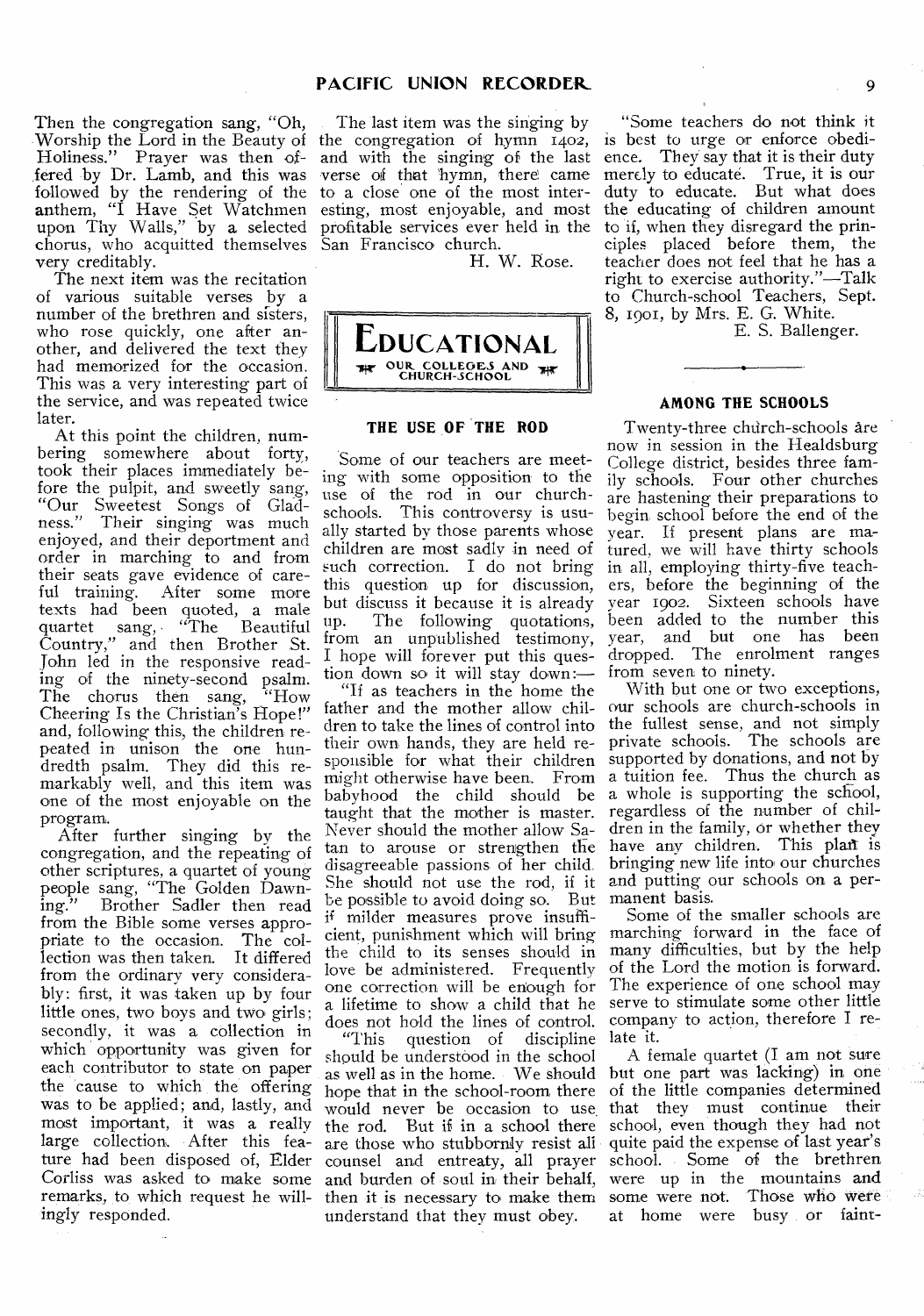sibly both. At least the day ap- sixteen dollars per month, and one pointed for the school to open of their number, an experienced found the teacher on the ground, teacher, instructs this little combut no place had been prepared pany for this amount and boards for the school. At this juncture the mothers proceeded to rent a private house, threw two rooms rich in faith. into one by moving the partition into one end of the room, scrubbed southern California, has rented an No one can realize this more than and papered the enlarged room, acre of land near the schoolhouse, and with their own hands nailed and the children are getting ready down the desks that a brother had to plant it to beets and other vegmade the year before. They were ready to begin school on Wednesday. These women also raised the teacher's first month's salary and paid her in advance. One woman in this church pays three dollars per month, and another, who has four children depending the pioneer school in the state, and entirely on her for support, pays they are the first to take definite two dollars in cash and donates four pairs of gloves per month to the support of the school. God more of our schools will follow the always blesses such determination good example of the Centralia and faith.

I have met many of our people who were sending their children a with a school? Make haste if your distance of four, five, and even company is behind in this imporseven miles to a church-school. I have also met some who hesitated to send the children two miles. It was my privilege to meet a family recently who were sending their girl a distance of nine miles to a church-school, and this was in a part of the state where the winter rainfall is very abundant. God also blesses this not grow when we try to be like kind of determination and faith.

mountains were convinced that become like this saint or that genthey ought to obey God by providing for the education of their children. One brother furnished to become any other shrub or heart to be able to point those sufa little building 12 feet by 16 feet, flower. The palm springs erect to and all came together and moved heaven, and grows up a palm; the it three miles up the canyon to a vine creeps, hangs, and swings in more central position. They lo- the air, and pours fragrance on the cated it on the corner of a quarter breeze, and grows into a vine. ripe; but, oh, where are the reapsection of government land, dug Thus God has made each of us to ers? Our heart is made sad many a well in the granite, borrowed be something, to have a real place, times as we are obliged to send seats and blackboards of the public and do a real work in this world, back the answer to those who are school, and began school with eight children, representing five families. One brother sends one to the inner light of our own con- True, noble men and women, who child and pays four dollars per viction, and to the daily duties will hold up the banner of truth, month; another sends two children and pays the same; another pays three dollars, and an old man that shall find ourselves becoming gen-the responsibility that rests upon has nearly reached his fourscore uine and real plants, of use or us who know these truths. Many years, and has no income outside beauty in the garden of our God. are the hearts that are yearning of his daily labor, gives one dollar —James Freeman Clarke.

hearted, I know not which, pos-each month. In all they raise herself. All of these families are poor in this world's goods, but

> The Centralia church-school, in etables. The beets will be delivered to the sugar factory, and one of the brethren has volunteered to sell all the other vegetables. All the proceeds are to go towards defraying the expenses of the school. The Centralia church has action in connecting agriculture with their school. I hope many church.

Reader, is your church blessed tant matter.

E. S. Ballenger.

# **MAN'S DUTY TO GROW**

Another little company in the man's wit or that man's scope, to more and more ourselves, our best selves, our truest selves, the selves that God made us to be. We do this man or that, to strive for this ius. The rose grows when it unand that our own work, which no one else can do. If we are faithful which God sends to us, we shall grow. With glad surprise we



# **" THE SOURCE OF POWER "**

God's promises are ever sure. the medical missionary, who is actively engaged in the warfare against sin and death. Physical disease, with all its power, is dreadful, but, when one looks on sin, with all its dire results, it is appalling. To battle with both these deadly enemies is the work of the medical missionary.

Can man, in his human nature, beset with all the temptations surrounding the physician in his work, hope to battle successfully with these elements?—No; man is too weak to attempt such a task; but, thanks be to God, there is a great Physician to whom we can go in all our trials, in the darkest hours, when life hangs by a thread, as it were, and find comfort, joy, peace, and strength for every duty. What a comfort to know there is One who is all-powerful, ever ready to help in every time of need!

We grow only when we become the power of God manifested in folds into a rose, not when it tries nurse. What joy it brings to the Can any one who has ever seen controlling the progress of disease ever for a moment doubt that there is an all-wise Providence who controls everything? To be in that position where they can call for the manifestation of that divine power is the privilege, yea, the duty, of every Christian physician and fering ones to the Lamb of God, who taketh away the sins of the world!

The field is wide; the harvest is anxious to aid us in starting the work, "We have not the laborers." are ever in demand in the cause of God. But little do we realize for just such food as we can give.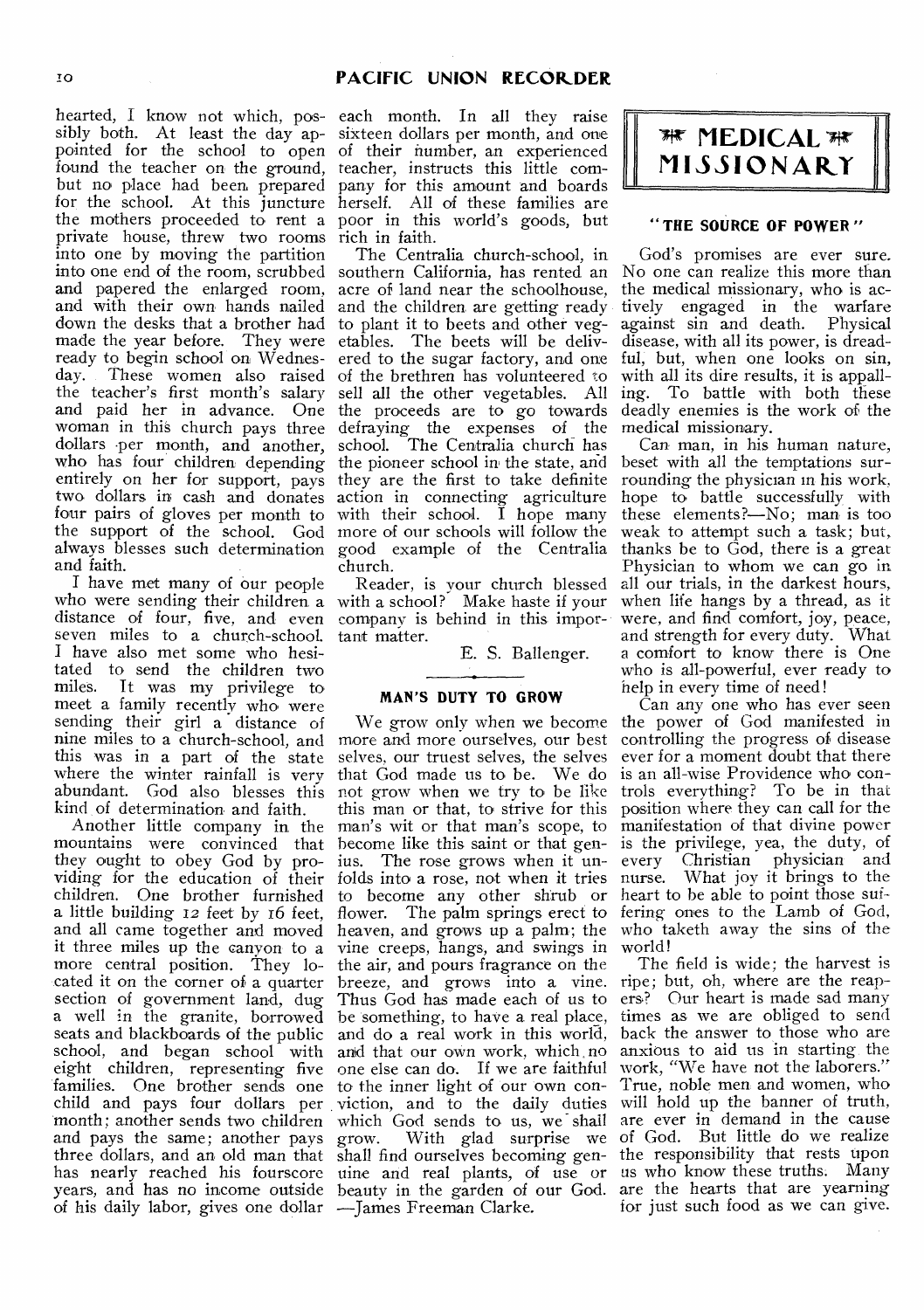Christ said, "Feed My sheep." promises and received His blessing is a shepherd to some poor, sinful soul. The very principles of light ing up very fast. But people do and truth that we have learned from our Master are the food needed by perishing humanity.

Every one has an influence which is surely felt for good or evil. May each be guided aright, that his or her influence may always tell on the side of right and truth. W. R. Simmons.

Portland, Or.

# **NURSES' WORK AT NORTH YAKIMA, WASH.**

On leaving Spokane, Mrs. Starr and the writer came to North Yakima, the latter part of March, 1901. As we had been at Battle Creek, Michigan, and taken the nurses' training course, we thought to follow out that line of work. As this place was recommended to us by Elders J. G. Smith and G. W. Reaser, we decided to see what could be done.

We are happy to say that the Lord has blessed from the start. We had quite a time in getting a house that we thought would be suitable, but after a couple of weeks' search, we located on a five-acre orchard, right at the edge of town. We have a very good two-story house, and raised fruit enough to pay the rent, besides having the larger part of our time to devote to the sick. We built on a small room for the purpose of giving what we call the wet treatments; then, by arranging in another room for massage and electric treatment, we were ready for work. We got nicely started at work by camp-meeting time.

We attended the camp-meeting held at Waitsburg, and were there granted missionary license, and advised by the conference to remain at North Yakima—self supporting—and establish the nurses' treatment work. This, we feel, is the work we are called of the Lord to do. We returned from the meeting with renewed courage, and are happy to say, at this time, that there is a good opening for our work at this place.

Every one who has accepted God's little over 5,000 inhabitants. The is hoped that in every way the people are energetic, and the town class will be a very profitable one, and surrounding country are buildget sick, so that gives us a chance to come in contact with them, and, as we treat them, we can tell them in connection with other missionof the better way of living, and ary work. point them to the great Physician. We have had thirty patients in all, up to November 17. Have given 100 treatments here at the house, and over 500 outside. Twelve of our patients were fever cases. The Lord has given success with each case thus far. We have had our hands full most of the time, and have had to refuse quite a number of calls. Our work has taken well with the doctors here. There is only one hospital here. It is owned and managed by the Catholic people, and a great deal of prejudice exists, so there is a great call for some other place to take the sick and care for them. It is the custom of the •people here if they have sickness, to take the patients to some place to be treated and cared for. Now our plans are to arrange so that we can better do this line of work. May the Lord bless in all branches of His great work is the earnest prayer of your<br>fellow-worker. A. R. Starr. fellow-worker.

#### **MEDICAL MISSIONARY TRAINING AT HEALDSBURG COLLEGE**

Brother and Sister Lingle, who last year did such good work in connection with the nurses' training class at Healdsburg College, have been induced to return this year, and we feel confident, from the excellent work which they did last year, that we can promise a very good course in this line.

The nurses' training course includes a study of physiology and hygiene, together with the elements of chemistry, botany, physics, and astronomy.

Especial attention will be given to instruction in nursing, and the cooking will be thorough.

The practise adopted last year of having the members of the trainwork in the town, will be contin-is reached, the more marked pros-

The town is not large, only a ued and increased this year; and it both for those who expect to continue the nurses' work in connection with one of our sanitariums, or who wish to use their knowledge

Arrangements have been made with the St. Helena Sanitarium so that those who satisfactorily complete the preparatory nurses' course at the college will enter the second year in the Sanitarium trainingschool. The business manager of the Sanitarium was recently at the college, and made an earnest plea for more young people to enter the nurses' training-class, and it is our desire to have as many as possible begin now, in order to take up the work at the Sanitarium next June.

G. H. Heald.

### **NOTES FROM SPOKANE**

The medical missionary work never presented a more favorable outlook in Spokane, and, in fact, in the whole northwest, than at present. Every week brings letters of inquiry from within a radius of two or three hundred miles, asking for information relative to the Sanitarium, health foods, and home treatment.

A remarkable feature of our work has been that only a few times have we had to refuse applicants admission to the Sanitarium on account of room, and yet cur beds are kept constantly full. Some days, when it is known that several patients, who have received the desired benefit, will return home about the same time, we wonder from whence the next is to come. But He who bountifully, supplied the widow's need when the meal ran low, shows a care for His work by directing as many to us as places have been made vacant to receive, and that without appreciable delay.

actual work in bath room drill and should be made the first and the ing class do medical missionary here that the nearer this standard' We have been told that "Christ last in everything" at our Sanitarium, and it has been apparent. from the beginning of the work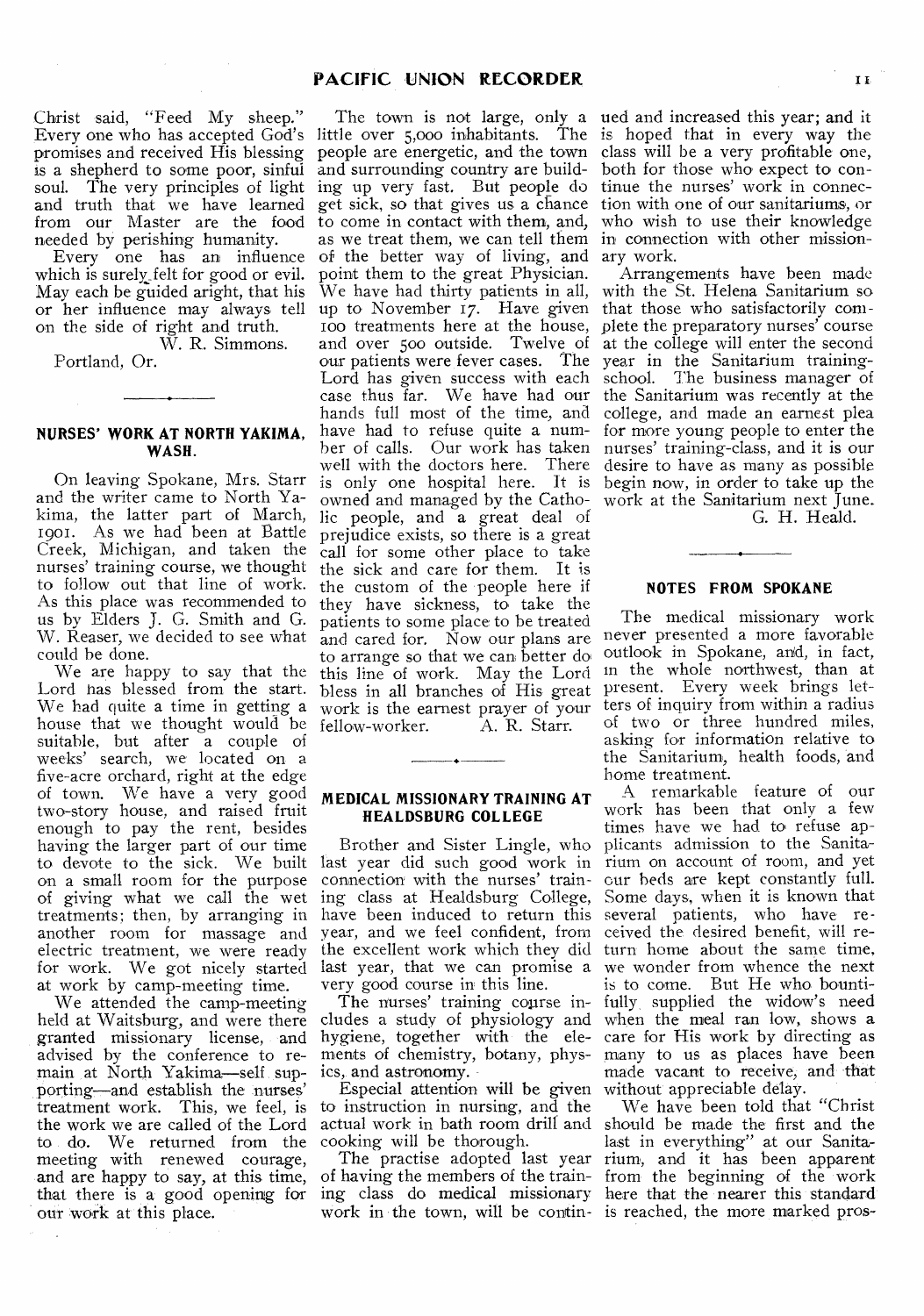line.

Some precious experiences have been had by our nurses in, lifting up the Saviour to their patients. One lady, who came to the institution to get deliverance from a in her line. drug habit which had held her a prisoner for seven or eight years, and who to-day rejoices in complete deliverance, is loud in her praise of a nurse who bore her case on the wings of prayer to that throne whose Ruler is touched with the feeling of our infirmities. "Surely He doth not afflict willingly, nor grieve the children of men.

At a recent meeting of the board elected to look after the helpinghand mission and kindred interests in Spokane, it was voted that, inasmuch as the Lord's prospering hand had been markedly shown in a financial way, more aggressive, genuine missionary work ought to be carried on. In order to do this in what was thought to be the most effectual mariner, it was voted that L. M. Thompson 6 13 20 00 a city missionary should be employed to visit people in their homes, giving Bible-readings, rendering assistance to the destitute and afflicted, etc. By this means it is hoped to reach both the highways and hedges, and thus interest those in comfortable circumstances in those who are more unfortunate. In order to secure in one person the varied qualifications which are necessary, it was suggested that a Sanitarium nurse would be better equipped than any one else to meet the demands.

No enterprise has enlisted more interest from the Sanitarium family than the construction of our new building, which has arisen, Phoenix like, until now quite a creditable structure graces the hill dedicated to our health work.

Although a large degree of the success of the work has been due to the many sacrifices of the helpers, yet a few mornings ago, when an appeal was made to them to meet the needs in equipping and furnishing our new building for carrying on the work, almost every one agreed to donate a month's salary to that end.

Mrs. Florence Morrison, of Cali-

perity attends our work in every matronship of the Sanitarium, and gives promise of rendering valuable help in entertaining in a creditable manner the many guests of the institution, as well as systematizing the work naturally failing

J. R. Leadsworth, M. **D.** 



## **NORTH PACIFIC CONFERENCE**

REPORT FOR WEEK ENDING NOVEMBER 15, 1901.

#### HOME HANDBOOK.

| H. E. Loop, Whatcom,                    |            | Hours. Orders. Value. |
|-----------------------------------------|------------|-----------------------|
| Wash                                    |            | 23 \$116 00           |
| HEALTH BOOKS.                           |            |                       |
| J. W. McFarlane, Scio,                  |            |                       |
|                                         | -7         | 25 75                 |
| COMING KING.                            |            |                       |
| B. G. Booth, Linn Co., Or.              | 2          | 250                   |
| A. H. Booth, Junction,<br>Or14          | 4          | 5 00                  |
| MISCELLANEOUS.                          |            |                       |
| Marion Higley, What-                    |            |                       |
| com, Wash17<br>Ira E. Johnson, Ballard, | 23         | 16 50                 |
| Wash30                                  | 8          | 14 00                 |
| H. L. Ogden, Creswell, Or.              | 13         | 950                   |
| Agnor Swanson, Green<br>Lake, Wash18    |            | 12 50                 |
| Zella E. Wyman, Seattle11               | 7<br>$5 -$ | 4 75                  |
|                                         |            |                       |
| MARVEL OF NATIONS.                      |            |                       |
| W. H. Coffin, Seattle,                  |            |                       |
| Wash 17 11                              |            | 14 75                 |
| $Total$ <sub>1</sub> $151$ $103$        |            | \$22T 25              |

# fornia, has been secured to take the Total 151 103 \$221 25 Helps \$5 20 he is redoubling his efforts to keep

#### **CALIFORNIA CONFERENCE**

REPORT FOR ONE MONTH ENDING NOVEMBER 22, 1901.

HOUSE WE LIVE IN.

Hours. Orders. Value. Ella M. White, Napa .66 61 \$46 50 Edward Munn, Oroville...  $4 \overline{3}$  00

HERALDS OF THE MORNING.

| Geo. Cary, San Jose<br>Tennie Crabtree, Merced. 31 28 30 25 | <b>20</b> | 25 25 |
|-------------------------------------------------------------|-----------|-------|
|-------------------------------------------------------------|-----------|-------|

#### HOME HANDBOOK.

| Horace Munn, Oroville82 II<br>Mrs. A. E. Munn, Oroville, 6<br>r | 50.50<br>4.50 |
|-----------------------------------------------------------------|---------------|
| LADIES' GUIDE.                                                  |               |
| Minnie Embree, St.<br>Helena 43<br>$\overline{\phantom{a}}$     | 6 00          |
| COMING KING.                                                    |               |
| Mrs. Sebe Ellyson, Kelsey-<br>ville24 2I                        | 21 00         |
| STEPS TO CHRIST.                                                |               |
| Mrs. R. C. Embree, St.                                          | 650           |
| GREAT CONTROVERSY,                                              |               |
| C. Jensen, Mendocino City17 9                                   | 18 75         |
| MISCELLANEOUS.                                                  |               |
| Geo. Cary<br>Wm. E. Whitmore, Red                               | 63.90         |
| Bluff 162                                                       | 92 90         |
| C. E. Holmes, Pacific Grove,                                    | 19 00         |
| Other agents                                                    | 17 75         |
| Total503 169 \$405 80                                           |               |
|                                                                 |               |

### **GO WORK TO-DAY IN MY VINE-YARD**

It is the Lord's desire that a more active interest be manifested on the part of His people in the canvassing work than is seen at present. Through His servant He has repeatedly placed before us its importance, and many times the plea has come, "Whom shall I send; and who will go for us?" Yet how few have responded readily, "Here am I; send me"! The enemy of all righteousness well recognizes the results produced by the work of the faithful canvasser. He has long ago recognized the truth of the statement, "If there is one work more important than another, it is that of getting our publications before the public, thus leading them to search the Scriptures." Knowing how important a factor the canvassing work is in tearing down his kingdom and building up the kingdom of God,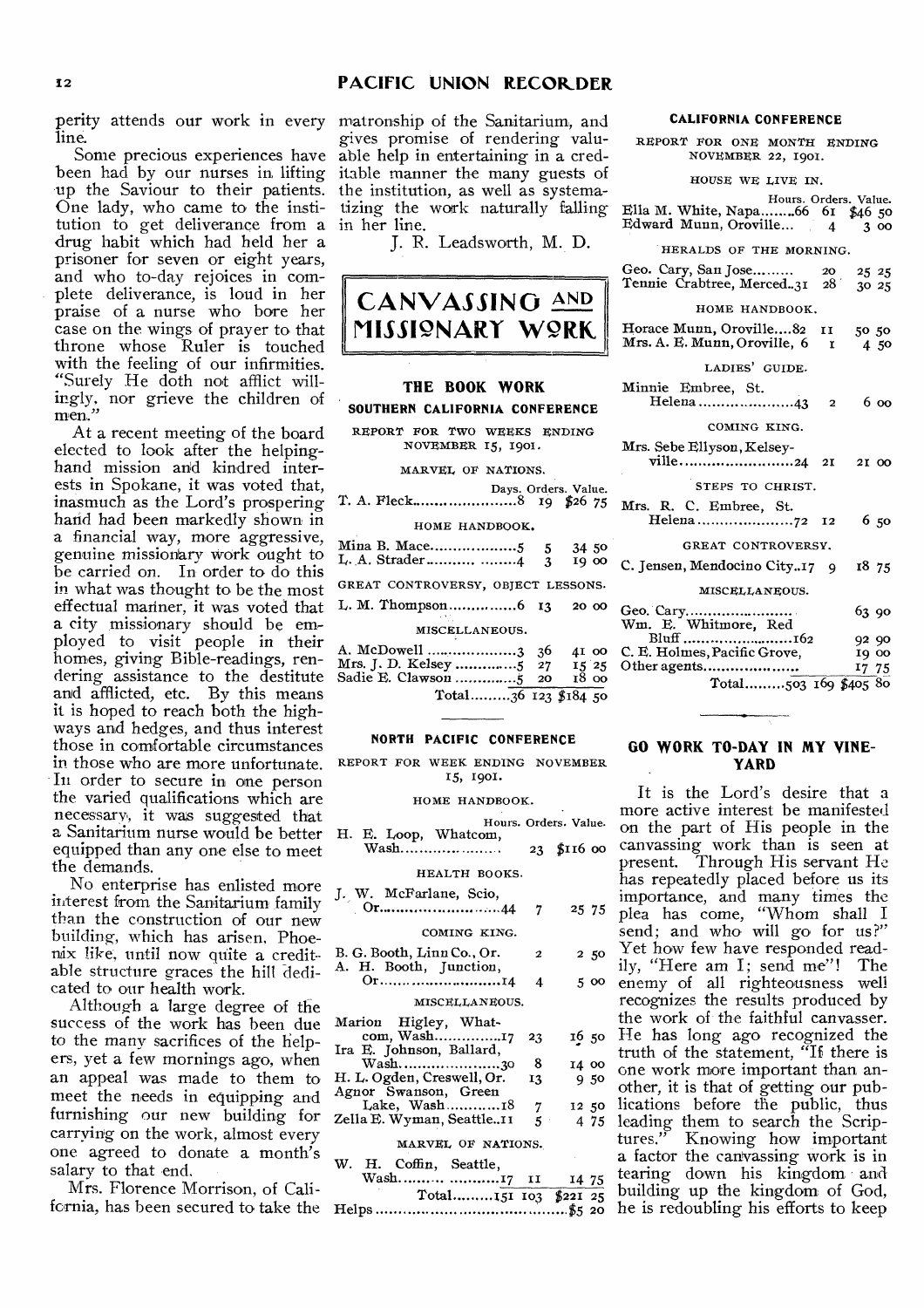ing before them apparently good therefore will I rather glory in my reasons that exempt them from it. infirmities, that the power of Christ the institute to be held soon? A few of the most common excuses may rest upon me. Therefore I offered are given below, with God's take pleasure in infirmities, in reanswer to them. Let all weigh the proaches, in necessities, in persecumatter carefully and candidly, remembering that when the Lord calls us to this work, He promises I strong." 2 Cor. 12:9, 10. with that call to be with us and in us. He will open the way to pass as the cause must be sustained through every obstacle and diffi-financially, I believe that I can do culty that may arise before us.

important, and I frequently feel as "And strangers shall stand and feed though I should be engaged in it; but I do not believe I have the proper talents for a canvasser."— "For the kingdom of heaven is as a man traveling into a far country, who called his own servants, and delivered unto them his goods. the Gentiles, and in their glory And unto one he gave five talents, to another two, and to another one; to every man according to his several ability; and straightway took canvass. They consider this work his journey." Matt. 25:14, 15. "When the canvasser does the very best he can, the Lord will do for him that which he is not able to do."

speech necessary for a canvasser. I can not talk well enough to sell a book."—"And the Lord said need for ourselves is God's comunto him, Who hath made man's mouth? or who maketh the dumb. mouth? or who maketh the dumb, or deaf, or the seeing, or the blind? have not I the Lord? Now therefore go, and I will be with thy mouth, and teach thee what thou shalt say." Ex. 4:11, 12.

"I am sure that I could never make a living for myself and family by canvassing."—"Go ye also into the vineyard, and whatsoever is right, that shall ye receive." Matt. 20:7. Read also Matt. 6 :24-33.

"My parents are growing old, and really need my presence."— Read Mark 1:19, 20. It is proper to care for our aged parents, but might be given which will not hold when the Lord calls you to canvass, He will care for your parents far better than you are able to do if your duty lies in the canvassing work and you stay with them instead.

canvass. My health is not good, and. I am not strong."—"And He for thee; for My strength is made very best work that can be en- to buy. The message is also on-

many from this work by present-perfect in weakness. Most gladly gaged in now. Let us hear from tions, in distresses for Christ's sake; for when I am weak, then ani

"I know the canvassing work is am as I could do by canvassing."— "I have a farm on my hands, and, as much good by staying where I your flocks, and the sons of the alien shall he your plowmen and your vine-dressers. But ye shall be named the priests of the Lord; men shall call you the ministers of our God; ye shall eat the riches of shall ye boast yourselves." Isa. 61:5, 6.

"But I have not the gift of be just as sincere in their advice "My friends advise me not to beneath my ability, and advise me to seek 'something better.' "—Read<br>carefully Matt. 16:21-23. Our carefully Matt.  $16:21-23$ . friends are not to decide what the Lord wants us to do. They may as Peter was, and be just as much in the wrong. All the advice we mand, "Go,. work to-day in My vineyard."

"My neighbors and friends would make sport of me, if should go canvassing."—"For John came neither eating nor drinking, and they say, He hath a devil. The Son of man came eating and drinking, and they say, Behold a man gluttonous, and a winebibber, a friend of publicans and sinners. But wisdom is justified of her children." Matt. 11:18, 19. A true Christian must bear the reproaches of this world, no matter what his work may be.

"I fear I am physically unable to Many are wasting precious time said unto me, My grace is sufficient it so, the canvassing work is the Many more supposed excuses in the sight of God, if He has called you to enter this work. If you feel that the Lord has called you to engage in this work a part, or all, of your time, do not delay, but make haste to enter at once. waiting for something better, when, if they would but consider

you at once. Can you not attend Please think about these things seriously, and we trust that you will join with us in this noble work, knowing that "the Lord will go before you, and the God of Israel will be your rearward."

P. R. Albrecht.

#### **ONWARD**

Time is flying rapidly by, and the people of the world are rushing swiftly onward. Each one is in pursuit of his business; and how deeply concerned each one is in his business, and how hard he works to carry it forward! As I see this intensity on every hand, I am led to ask the question, Are Seventh-day Adventists deeply interested in their business, and doing all they can to carry it on? "What is our business?" did you ask?—It is our business to give the third angel's message to the world, and give it with a loud cry. Yes, hasten forward with our work, that we may save as many souls as possible.

The world must be warned. Thousands who are now in darkness would rejoice in the truth just as much as we do, if it were brought to their knowledge. Shall we not take it to them as fast as we can? The Lord, in His mercy, has given us this great truth, and He also holds us responsible for giving it to others. We must all do something, and now is an excellent time to work.

The shelves in the book stores. all over the land, are being loaded down with books for the holiday trade; and many of them are trashy, worthless things, that will do the people no good. Why not get out and' sell them books that will be a blessing to them and their children? It can be done, if each one will take hold and do 'what he. can. We have a large assortment of books, both for children and grown, people. They are looking for something to buy for Christmas, so let us get out and sell to them before they go to the stores-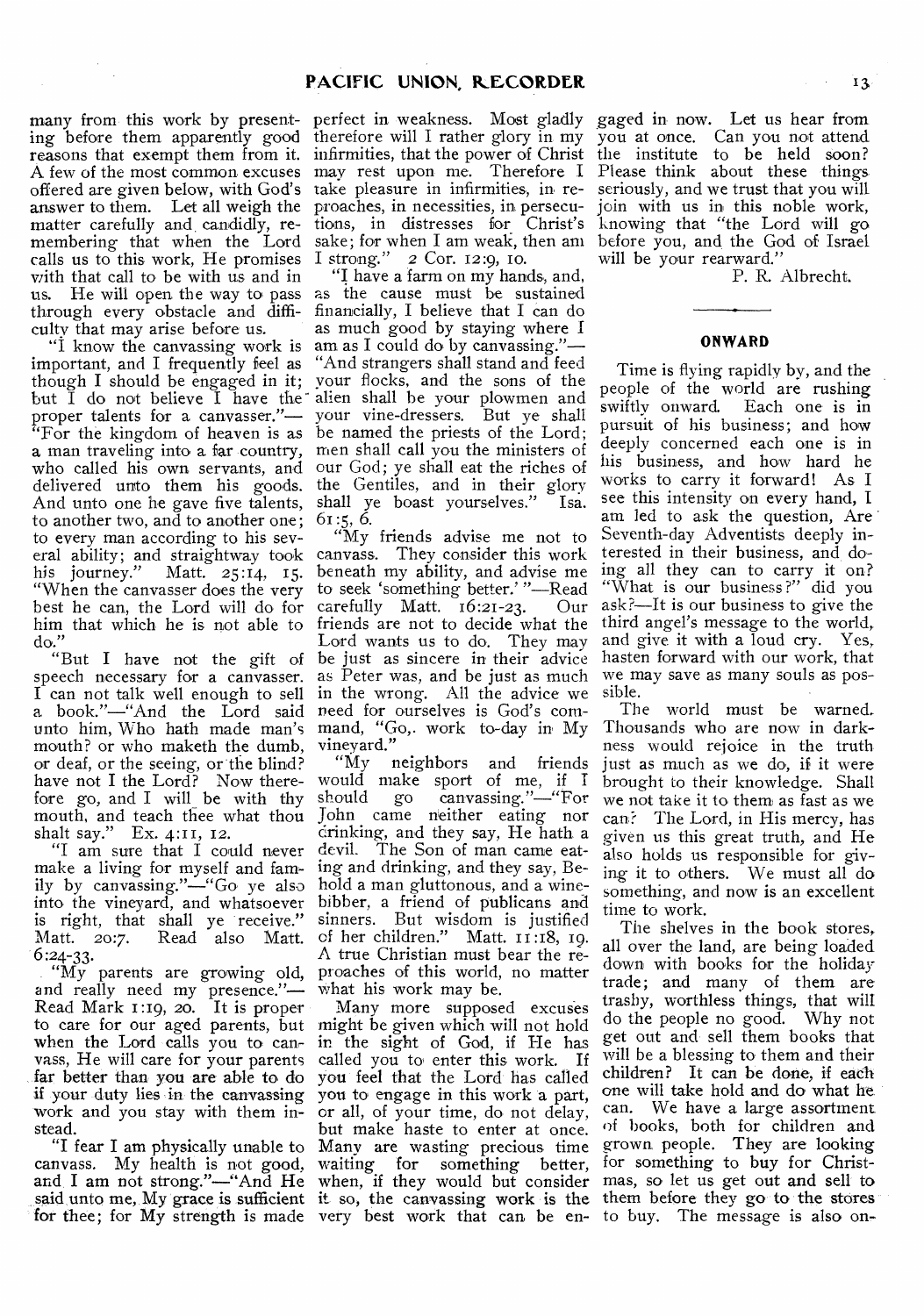# 14 **PACIFIC UNION RECORDER**

tending the efforts of many of our workers. Brother Loop, of Whatcorn, Wash., has lately made a delivery of "Home Handbook," and only lost one order, and sold that before reaching home. He is now working for another delivery. A sister in the same town, a beginner, has made an excellent start. Others have had remarkable success both in taking orders and de-<br>livering. The Lord has the power The Lord has the power to carry forward His work right in the face of difficulties. If each one will improve the present opportunities to the best of his ability, much will be done before this year passes into eternity. Let us do our part to hasten onward the judgment message. S. C. Osborne,

Tray. Miss. P. U. C.

#### **MISSIONARY EXPERIENCES**

We thoroughly believe that our Lord is coming soon. Yes, we "know that He is near, even at the doors," We also believe in practising the golden rule. And we find the truths of the third angel's message so inexpressibly dear to cur own souls that, had not God already so graciously sent the message to us, we know of no greater joy that any one could bring to us than this glorious truth. Therefore, after consecrating ourselves and all that we have to the Master's use, we rented the house we now occupy, with the one , thought in mind of giving the truth to our neighbors.

We can not wait for opportunities to come to us, but must make opportunities. So, instead of waiting for my neighbors to call on me, I called on them. First, I invited some of the children into my house on Sabbath afternoon to our Sabbath-school, and made it so interesting that they were glad<br>to come again. Then I asked to come again. them if they would help me start children's meetings, that all the children of the neighborhood might attend.

We had previously fitted up a room which had been a woodshed, putting in seats, etc. I then called rich" in faith and love and gladat every house within the neigh-ness of heart, which more than borhood, asking if there were chit-

ward. Wonderful success is at-dren in the home, and stating my object,—to hold children's meetings, something after the order of the free kindergarten. We were to learn songs and have good stories told. The older children would be taught to sew, cook, and help in the home. Once a month we would have temperance meetings. I left my card at every place, and invited the mothers to visit our meetings..

> The woodshed soon overflowed, and a larger room was secured for our meetings. Sabbath afternoon we have children's meetings, or, in other words, Sabbath-school, giving the children the "Little Friend" and illustrated cards with Scripture texts. From our children's meetings our mothers' meetings began, held each Monday afternoon in my parlor. We have blessed seasons together, asking and answering questions and praying. T read extracts from the Testimonies and from Mary Wood-Allen's books. We have lessons in simple treatments. In fact, we use every valuable help we can find to better fit these mothers for the responsible duties of motherhood.

> The next step was an informal gathering on Thursday evenings of each week, a kind of cottage meeting. A number of our neighbors, both husbands and wives, were invited. The conversation is wholly on religious topics, ending in a Bible study.

> All who were first invited do not continue to attend, but in this way we find those who are really interested, and there are always as many as we can accommodate.

> Our next plan was to invite some of our neighbors to dinner each Sun'day, giving them a good hygienic, vegetarian dinner. This opens the way for introducing the wonderful principles of health reform.

> I wish every Seventh-day Adventist family would have—for they could have—the unutterably precious experiences that this work brings. It is true that we must sacrifice some of our ease, but the "blessing of the Lord, it maketh compensates.

When our work here is finished, we expect to move into another neighborhood, to take the message to other neighbors.

What more can we say than this: Our heart's prayer to God is that others may try these or similar plans for extending this gospel of the kingdom to their neighbors.

Oh, "thanks be unto God for His<br>unspeakable gift"!<br>\* \* \*

### **A BOON TO THE ISOLATED MISSION-ARY WORKER, AND A HELP TO ALL**

Hereafter the isolated missionary worker and the small church will be supplied with the "Signs" at the same price as the largest church. That rate is seventy cents per copy in clubs of five or more.

This is an important change, and certainly one which will appeal to thousands of our brethren and sisters who can not secure papers through a large club, and can not afford to subscribe for a few copies at the rates which have been in force heretofore.

It will also recommend itself to members of large churches who take five or more copies through their church clubs, inasmuch as they may now receive them direct from this office. It is true the rate on these large clubs will be slightly increased, but the greater convenience of a personal club, and the knowledge of the fact that their small financial loss is the gain of the isolated member, will outweigh the increased expense.

#### ANOTHER AID

From any one who is taking a club of five papers, we will accept single additional subscriptions at the rate of 83 cents per In other words, we will only charge the club rate of 70 cents per year plus the cost of sending out such single subscriptions separately, which is onefourth cent each, or 25 cents per Ioo. This offer will greatly help those who are engaged in missionary correspondence, who only wish papers sent to individuals a month or six weeks. Often the person to whom such papers are sent, if written to with the first copy, will either write his appreciation of the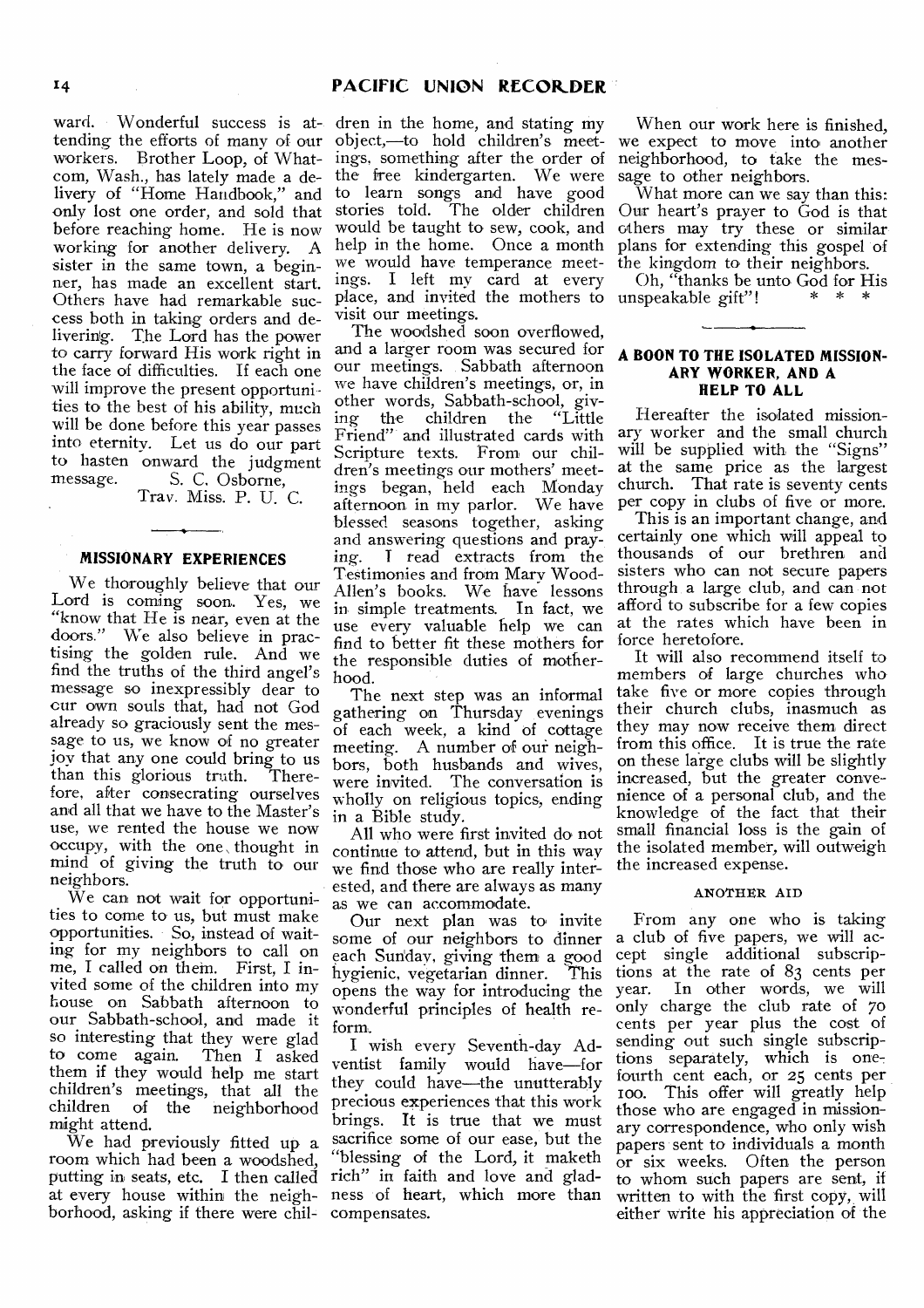additional cost.

churches that would gladly use ever. This rate will be continued. larger clubs if they did not have to pay a cent a copy postage. If such will send in lists of names to which they wish papers sent, we will address, wrap, and mail such papers for 25 cents per ioo extra, or will furnish the papers and send them out for \$1.60 per Ioo.

To make this missionary feature just as helpful and practical as possible, we have secured the services of an experienced man in tract and missionary work, a man, in fact, who has been laboring in a state tract society office for eight years, to take the immediate charge of all such lists of names, and to make any suggestion to those sending them which, according to his experience, would be most helpful. He will see that the papers are neatly addressed, carefully wrapped, and promptly mailed each week. Where sample copies are ordered out, he will have each marked "Sample Copy," and will attend to all other technicalities required by the post-office authorities. All these attentions to details will greatly help the appearance of the papers and add much to their influence. Thus we will attend to sending out the papers, and the worker will attend to the correspondence.

#### SPECIAL TERMS

We have not changed our special papers. They are as follows:—

, One new yearly subscription and one renewal, or two new yearly subscriptions, sent at one time, \$2.50.

Two new yearly subscriptions and one renewal, or three new yearly subscriptions, sent at one paper is a sort of introduction, and time, \$3.25.

Three new yearly subscriptions and one renewal, or four new time, \$4.00.

#### SPECIAL AGENTS

are selling too or more copies of the "Signs" weekly from house to

roo. This is only allowed where follows:-Then, again, there are many Too or more are taken weekly, how-

#### **COOPERATION**

It is our desire to cooperate with those in the field, hence the foregoing plans. They will add much to our work here, but this we will look upon as our part, and will be done to the very best of our ability.

Write to us.

SIGNS OF THE TIMES. Oakland, Cal.

# **MISSIONARY WORK BY CORRE-SPONDENCE.**

#### WRITING LETTERS

The postal system, that takes in the whole world, is one part of the grand preparation the Lord has made for His people to carry the<br>third angel's message. Let us third angel's message. realize that we are coworkers with Him as we mail our papers and write our letters.

Our Father knows the persons to whom we are sending our literature, and has been working for their salvation ever since the foundation of the world; and He will guide your consecrated, docile mind into a channel of thought in harmony with His own. So letterwriting day will he an holy convowith God.

terms to those taking less than five ness of healthful living. We do Right here comes the blessednot need to have our minds clouded, or our blood full of poisons, so that we can not discern the jects presented. Lord's mind; for it is our privilege to have the mind of Christ. Praise His gracious name!

yearly subscriptions; sent at one literature. As first impressions are We have a class of agents who can guide your pen to the words house. 'The results of such work After writing your address, date, The letter that goes with the first in writing it, you would say just about what you would if you were talking to a person, and presenting often most lasting, this first letter is very important, and only the dear Father, who knows all hearts, He wants you to write. The general idea is something like this:

paper or refuse to accept it within have been most excellent, and, to etc., plainly, and then the name and that time, in which case it may be encourage it all we can, we have address of the person addressed, changed to another name without made a special rate of \$1.00 per your letter should be something as

> 622 Golden Gate Ave., San Francisco, Cal., Oct. 7, 1901.

Mr. G. A. Robinson, Clyde, Cook Co., Ill.—Dear Sir: By- this mail I send you a copy of the "Signs of the Times." It costs you nothing, and you will receive several more copies on the same terms.

Will you be so kind as to read them carefully, and, if you notice any subject of interest, I would be glad to hear from you.

# Yours truly, Mrs. A. C. Bainbridge.

You will find that you seldom<br>rite two letters alike. Some write two letters alike. thought will be given you in one that is not in another. Let God do the guiding.

After having sent four copies of the "Signs of the Times," and such other literature as has seemed good, you will want to write a letter something like this. Same heading and salutation.

Dear Sir: You have now received four copies of the "Signs of the Times," and other periodicals from me.

I trust you and your family have read them, and also loaned them to your friends as you had opportunity.

cation, a day of walking very close ies? Please let me know, and I Would you like a few more copwill send them to you. I will also send a few to any friend whose address you will send me.

> When you write, will you kindly tell me of your interest in the sub

> > Yours in Christian love, Mrs. A. C. Bainbridge.

"The Lord shall guide thee continually, and satisfy thy soul in drought." Isa. 58:11.

"The Lord is good unto them that wait for Him, to the soul that seeketh Him." Lam. 3:25.

"Yea, I have loved thee with an everlasting love; therefore with loving-kindness have I drawn thee." Jer.  $31:3$ .